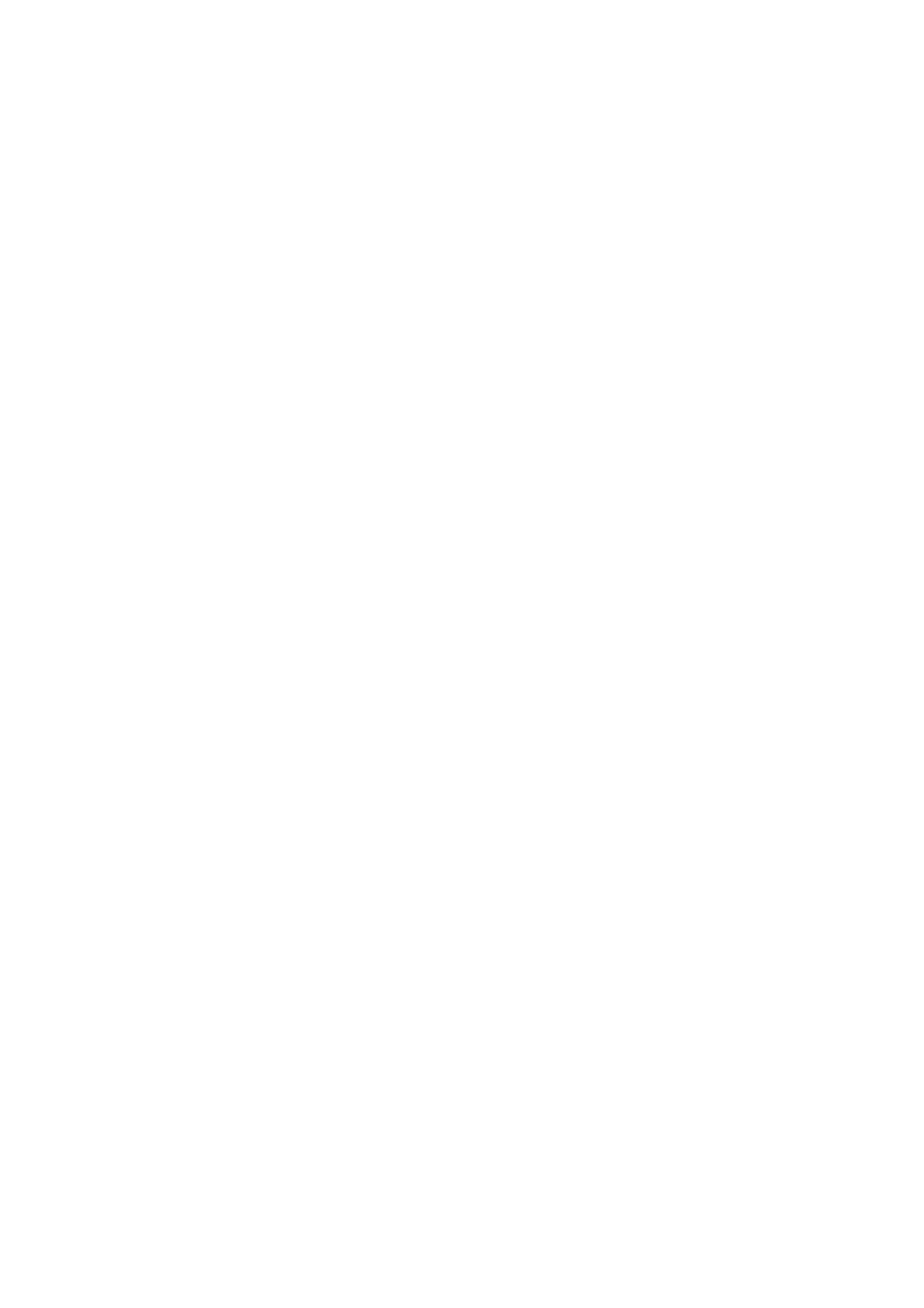Journal of Applied Crystallography

ISSN 0021-8898

Received 3 December 2001 Accepted 15 May 2002

This paper is dedicated to the late Professor Deane K. Smith as a tribute to his memory and as a mark of respect for the contribution he made to this project.

 $\circ$  2002 International Union of Crystallography Printed in Great Britain - all rights reserved

research papers

# Outcomes of the International Union of Crystallography Commission on Powder Diffraction Round Robin on Quantitative Phase Analysis: samples 2, 3, 4, synthetic bauxite, natural granodiorite and pharmaceuticals

# Nicola V. Y. Scarlett,<sup>a</sup>\* Ian C. Madsen,<sup>a</sup> Lachlan M. D. Cranswick,<sup>b</sup> Thaung Lwin,<sup>c</sup> Edward Groleau,<sup>d</sup> Gregory Stephenson,<sup>d</sup> Mark Aylmore<sup>e</sup> and Nicki Agron-Olshina<sup>a</sup>

<sup>a</sup>CSIRO Minerals, Box 312, Clayton South 3169, Victoria, Australia, <sup>b</sup>School of Crystallography, Birkbeck College, Malet Street, Bloomsbury, London WC1E 7HX, UK, <sup>c</sup>CSIRO Mathematical and Information Sciences, Private Bag 10, Clayton South MDC 3169, Australia, <sup>d</sup>Eli Lilly and Company, Lilly Corporate Center, Indianapolis, Indiana 46285, USA, and <sup>e</sup>CSIRO Minerals, PO Box 90, Bentley 6982, Western Australia, Australia. Correspondence e-mail: nicola.scarlett@csiro.au

The International Union of Crystallography (IUCr) Commission on Powder Diffraction (CPD) has sponsored a round robin on the determination of quantitative phase abundance from diffraction data. The aims of the round robin have been detailed by Madsen et al. [J. Appl. Cryst. (2001), 34, 409-426]. In summary, they were (i) to document the methods and strategies commonly employed in quantitative phases analysis (QPA), especially those involving powder diffraction, (ii) to assess levels of accuracy, precision and lower limits of detection, (iii) to identify specific problem areas and develop practical solutions, (iv) to formulate recommended procedures for QPA using diffraction data, and (v) to create a standard set of samples for future reference. The first paper (Madsen *et al.*, 2001) covered the results of sample 1 (a simple three-phase mixture of corundum, fluorite and zincite). The remaining samples used in the round robin covered a wide range of analytical complexity, and presented a series of different problems to the analysts. These problems included preferred orientation (sample 2), the analysis of amorphous content (sample 3), microabsorption (sample 4), complex synthetic and natural mineral suites, along with pharmaceutical mixtures with and without an amorphous component. This paper forms the second part of the round-robin study and reports the results of samples 2 (corundum, fluorite, zincite, brucite), 3 (corundum, fluorite, zincite, silica flour) and 4 (corundum, magnetite, zircon), synthetic bauxite, natural granodiorite and the synthetic pharmaceutical mixtures (mannitol, nizatidine, valine, sucrose, starch). The outcomes of this second part of the round robin support the findings of the initial study. The presence of increased analytical problems within these samples has only served to exacerbate the difficulties experienced by many operators with the sample 1 suite. The major difficulties are caused by lack of operator expertise, which becomes more apparent with these more complex samples. Some of these samples also introduced the requirement for skill and judgement in sample preparation techniques. This second part of the round robin concluded that the greatest physical obstacle to accurate QPA for X-ray based methods is the presence of absorption contrast between phases (microabsorption), which may prove to be insurmountable in some circumstances.

1. Introduction

Previous round robin studies in powder diffraction have addressed structural refinement using the method of Rietveld (Hill, 1992; Hill  $&$  Cranswick, 1994) and quantification based primarily on the external-standard method (Rafaja &

Valvoda, 1996). In 1996, the Commission on Powder Diffraction (CPD) of the International Union of Crystallography (IUCr) undertook a broader comparison of laboratories and methods in the field of quantitative phase abundance determination from diffraction data. The first sample in the trial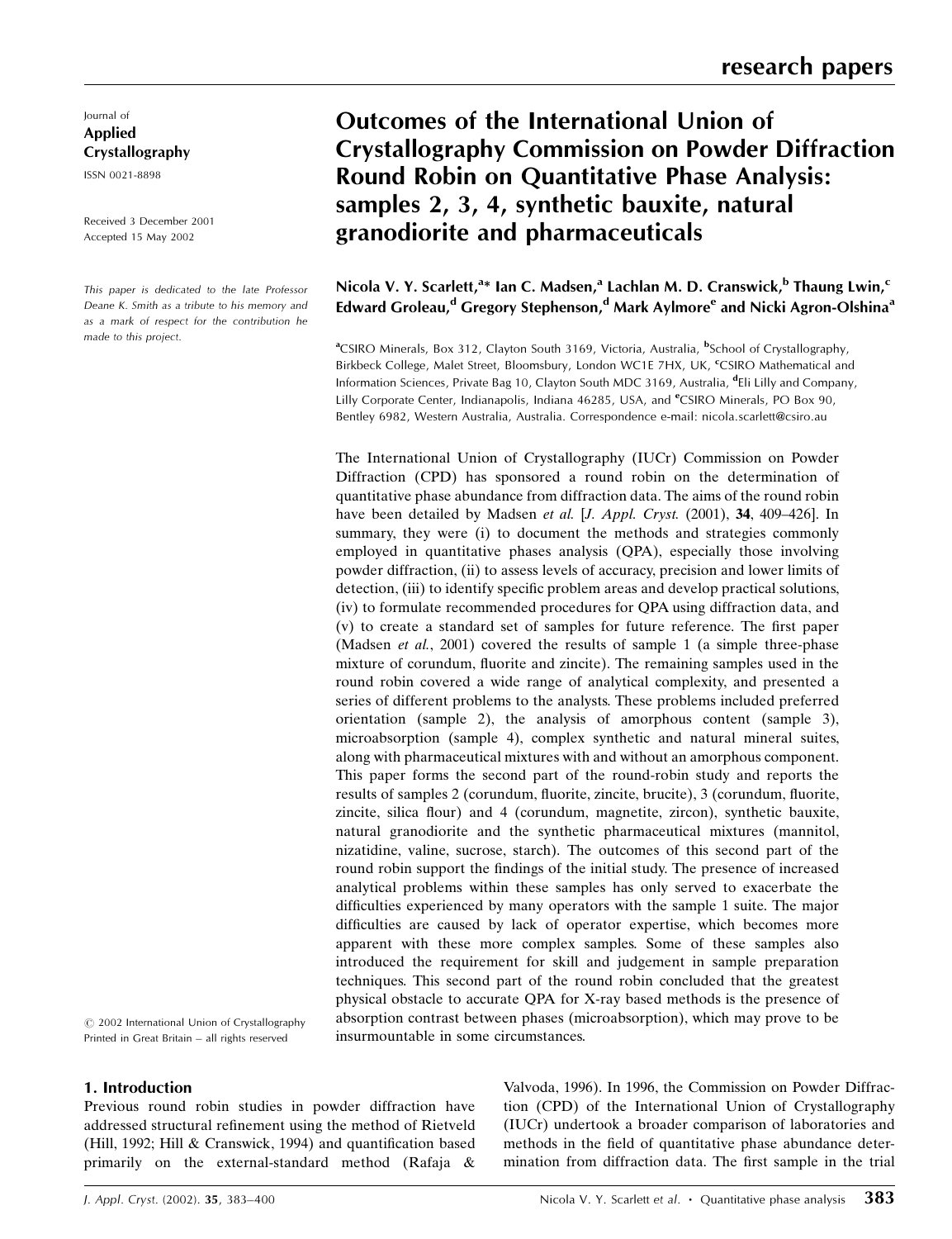

#### Figure 1

Brucite morphology showing the flat hexagonal plates which lead to preferred orientation along the [00l] direction.

(designated sample 1) comprised eight variations of a threephase mixture which was deemed to present little difficulty to the diffraction analyst. That is, the phases (corundum, fluorite, zincite) were chosen so as to provide minimal microabsorption, preferred orientation, peak broadening and peak overlap. The results of the sample 1 analyses have been presented by Madsen et al. (2001). The subsequent samples considered for the round robin were designed specifically to enhance the analytical problems avoided by the sample 1 suite.

Sample 2 is composed of the same materials as the sample 1 suite, but with the addition of brucite  $[Mg(OH)_2]$ . The brucite chosen has a strongly anisotropic crystal shape with relatively large dimensions in the [hk0] plane and small dimensions in the  $[00l]$  direction (Fig. 1). The flat plate-like morphology induces strong enhancement of the 00l reflections as a result of sample packing.

Sample 3 has been included to test the ability of participants to determine the level of amorphous material present in multiphase mixtures. Like sample 2, it has the same basic components as sample 1 (corundum, fluorite, zincite) but with the addition of amorphous silica flour. For those participants analysing CPD data, it was necessary to provide the concentration of at least one component phase (in this case corundum), to act as an internal standard, thus allowing the calculation of the amount of amorphous material in the sample.

Sample 4 presented a microabsorption problem and is composed of corundum, coarse-grained magnetite and zircon. Table 1 shows the mass absorption coefficients (MACs) for each of the phases over a wide range of X-ray wavelengths. It can be clearly seen that there is no wavelength at which the Xray absorption contrast between the phases will not result in a microabsorption problem. To compound this problem, the material was supplied as a coarse grained powder with the grain size of the phases being  $28.0 \mu m$  for corundum,  $36.2 \mu m$ for magnetite and  $21.1 \mu m$  for zircon. The data supplied by the CPD, collected using Cu  $K\alpha_{12}$  radiation, was of this unmilled specimen and as such the relative intensities of the phases were strongly affected by microabsorption.

The synthetic bauxite sample emulates a natural bauxite and was included as an example of a complex seven-phase mineral suite. Accordingly, it exhibits many of the problems inherent in such suites, including varying degrees of microabsorption, preferred orientation and peak overlap. A synthetic material was chosen for ease of assessment of results since the 'true' concentration of each phase is known from the weighed amounts.

The natural granodiorite sample was included as an additional example of a complex mineral suite of general interest to the mineralogical community. It also consists of seven easily identified phases, but there remains the possibility for the presence of minor phases not easily detected by diffraction techniques. In this instance, the `correct' answer is unknown since the granodiorite is a naturally occurring material. In addition, the exact composition of each of the component phases may vary from the nominal values reported in the literature. Phases in this sample are subject to problems such as microabsorption and preferred orientation, and issues such as peak shift, caused by changes in phase composition, further complicate the analysis.

The pharmaceutical samples were included to determine the state of quantitative phase analysis in a less traditional field. Techniques such as powder X-ray diffraction (XRD) are not routinely used in the pharmaceutical sector as they are in

| - -<br>۰.<br>×<br>. .<br>۰.<br>× |  |
|----------------------------------|--|
|----------------------------------|--|

|  |  | X-ray mass absorption coefficients (MAC) for each of the phases used in sample 4 and synthetic bauxite at a wide range of wavelengths. |  |  |  |  |  |  |  |
|--|--|----------------------------------------------------------------------------------------------------------------------------------------|--|--|--|--|--|--|--|
|--|--|----------------------------------------------------------------------------------------------------------------------------------------|--|--|--|--|--|--|--|

|           | Formula                        | MAC $(cm^{2} g^{-1})$               |                                       |                                     |                                      |                                        |                                     |                                     |
|-----------|--------------------------------|-------------------------------------|---------------------------------------|-------------------------------------|--------------------------------------|----------------------------------------|-------------------------------------|-------------------------------------|
| Phase     |                                | Ti $K\alpha$<br>$(2.750 \text{ Å})$ | $Cr$ $K\alpha$<br>$(2.291 \text{ Å})$ | Fe $K\alpha$<br>$(1.937 \text{ Å})$ | $Co\ K\alpha$<br>$(1.790 \text{ Å})$ | $Cu$ K $\alpha$<br>$(1.542 \text{ Å})$ | Mo $K\alpha$<br>$(0.711 \text{ Å})$ | Ag $K\alpha$<br>$(0.561 \text{ Å})$ |
| Corundum  | $Al_2O_3$                      | 169.8                               | 100.3                                 | 61.5                                | 48.8                                 | 31.4                                   | 3.2                                 | 1.6                                 |
| Magnetite | Fe <sub>3</sub> O <sub>4</sub> | 153.5                               | 92.1                                  | 57.6                                | 46.2                                 | 224.6                                  | 27.3                                | 14.1                                |
| Zircon    | ZrSiO <sub>4</sub>             | 396.1                               | 241.9                                 | 152.9                               | 123.0                                | 81.3                                   | 9.4                                 | 30.0                                |
| Anatase   | TiO <sub>2</sub>               | 90.2                                | 357.1                                 | 230.6                               | 187.1                                | 125.1                                  | 14.3                                | 7.3                                 |
| Boehmite  | <b>AlOOH</b>                   | 152.8                               | 90.2                                  | 55.3                                | 43.8                                 | 28.2                                   | 2.8                                 | 1.4                                 |
| Goethite  | FeOOH                          | 141.0                               | 84.5                                  | 52.7                                | 42.2                                 | 196.4                                  | 23.8                                | 12.3                                |
| Haematite | Fe <sub>2</sub> O <sub>3</sub> | 150.5                               | 90.3                                  | 56.4                                | 45.2                                 | 217.5                                  | 26.4                                | 13.6                                |
| Ouartz    | SiO <sub>2</sub>               | 190.2                               | 113.1                                 | 69.7                                | 55.4                                 | 35.8                                   | 3.6                                 | 1.8                                 |
| Gibbsite  | $Al(OH)_{3}$                   | 130.6                               | 76.9                                  | 47.1                                | 37.3                                 | 24.0                                   | 2.4                                 | 1.2                                 |
| Kaolinite | $Al_2Si_2O_5(OH)_4$            | 163.5                               | 96.8                                  | 59.5                                | 47.2                                 | 30.4                                   | 3.1                                 | 1.5                                 |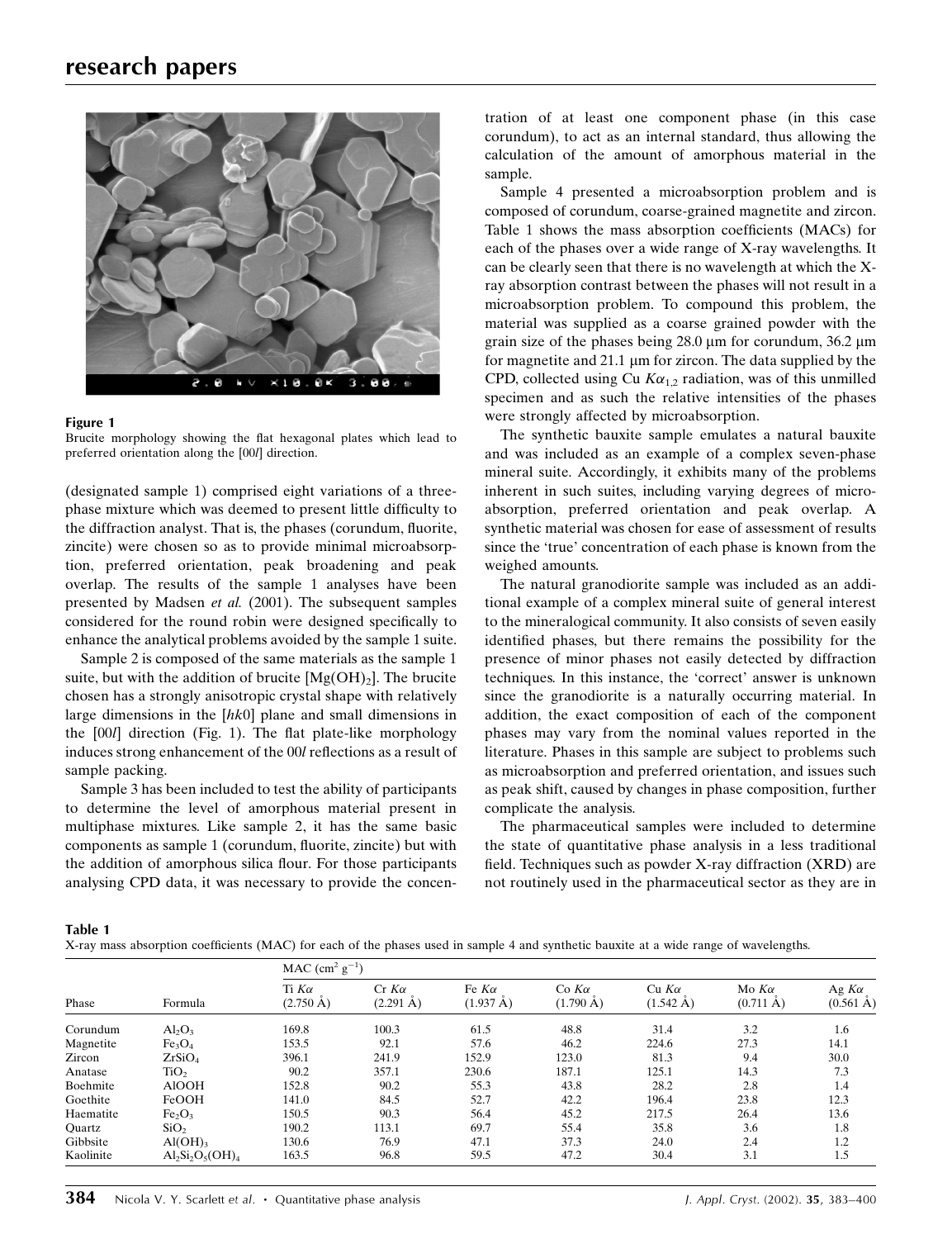Phase contents of the samples derived from (i) the weighed amounts (where applicable), (ii) the elemental analyses determined by X-ray fluorescence  $(XRF,$  where applicable) and (iii) quantitative phase analysis (QPA) using X-ray diffraction methods.

QPA #1 refers to the use of the SR5 program derived from LHPM1 of Hill & Howard (1986), while QPA #2 refers to the *KoalaRiet* program described by Coelho et al. (1997). QPA #3 refers to the use of the standardless method of Knudsen et al. (1981). For XRF, QPA #1, QPA #2 and QPA #3, the values reported represent the means of at least three separate determinations, while the e.s.d.'s are the estimated standard deviations of the means.

|                   | Weighed | <b>XRF</b>               |                          | OPA#1                    |                          | OPA#2  |        | QPA#3                    |                          |
|-------------------|---------|--------------------------|--------------------------|--------------------------|--------------------------|--------|--------|--------------------------|--------------------------|
|                   | $wt\%$  | $wt\%$                   | e.s.d.                   | wt%                      | e.s.d.                   | $wt\%$ | e.s.d. | $\le 1\%$                | e.s.d.                   |
| Sample 2          |         |                          |                          |                          |                          |        |        |                          |                          |
| Corundum          | 21.27   | 20.9                     | 0.8                      | 21.4                     | 0.4                      | 21.4   | 0.4    | 21.7                     | 2.1                      |
| Fluorite          | 22.53   | 24.1                     | 2.9                      | 22.5                     | 0.2                      | 22.5   | 0.2    | 20.7                     | 2.0                      |
| Zincite           | 19.94   | 19.5                     | 0.6                      | 19.9                     | 0.2                      | 19.9   | 0.2    | 24.4                     | 2.4                      |
| <b>Brucite</b>    | 36.26   | 36.1                     | 1.3                      | 36.3                     | 0.7                      | 36.3   | 0.7    | 33.2                     | 6.5                      |
| Sample 3          |         |                          |                          |                          |                          |        |        |                          |                          |
| Corundum          | 30.79   | 31.1                     | 0.2                      | 30.7                     | 0.0                      | 30.8   | 0.0    | 29.8                     | 0.2                      |
| Fluorite          | 20.06   | 19.9                     | 0.1                      | 20.6                     | 0.1                      | 19.5   | 0.2    | 19.6                     | 0.2                      |
| Zincite           | 19.68   | 19.6                     | 0.1                      | 20.0                     | 0.2                      | 20.0   | 0.1    | 21.3                     | 0.1                      |
| Amorphous         | 29.47   | 27.1                     | 0.1                      | 28.6                     | 0.3                      | 29.7   | 0.3    | 29.2                     | 0.2                      |
| Sample 4          |         |                          |                          |                          |                          |        |        |                          |                          |
| Corundum          | 50.46   | 50.4                     | 0.2                      | 54.1                     | 2.3                      | 54.5   | 1.0    | $\qquad \qquad -$        | $\qquad \qquad -$        |
| Magnetite         | 19.64   | 19.6                     | 0.1                      | 17.0                     | 1.9                      | 16.4   | 2.6    | $\overline{\phantom{0}}$ | $\overline{\phantom{0}}$ |
| Zircon            | 29.90   | 29.5                     | 0.1                      | 28.9                     | 1.2                      | 29.1   | 1.8    | $\overline{\phantom{0}}$ | $\overline{\phantom{0}}$ |
| Synthetic bauxite |         |                          |                          |                          |                          |        |        |                          |                          |
| Anatase           | 2.00    |                          | $\overline{\phantom{0}}$ | $\overline{\phantom{0}}$ | $\overline{\phantom{0}}$ | 2.1    | 0.1    |                          |                          |
| Boehmite          | 14.93   | $\overline{\phantom{0}}$ | $\overline{\phantom{0}}$ | $\overline{\phantom{0}}$ | $\overline{\phantom{0}}$ | 13.7   | 0.0    | -                        |                          |
| Goethite          | 9.98    | $\qquad \qquad -$        | $\overline{\phantom{0}}$ | $\overline{\phantom{0}}$ | $\overline{\phantom{0}}$ | 10.5   | 0.4    | -                        | —                        |
| Hematite          | 10.00   | $\overline{\phantom{0}}$ | $\overline{\phantom{0}}$ | $\overline{\phantom{0}}$ | $\overline{\phantom{0}}$ | 9.6    | 0.3    | $\overline{\phantom{0}}$ | $\overline{\phantom{0}}$ |
| <b>Quartz</b>     | 5.16    | $\overline{\phantom{0}}$ | $\overline{\phantom{0}}$ | $\overline{\phantom{0}}$ | $\overline{\phantom{0}}$ | 6.0    | 0.3    | $\overline{\phantom{0}}$ | $\overline{\phantom{0}}$ |
| Gibbsite          | 54.90   | $\overline{\phantom{0}}$ | $\overline{\phantom{0}}$ | $\overline{\phantom{0}}$ | $\overline{\phantom{0}}$ | 54.9   | 1.2    | $\overline{\phantom{0}}$ | $\overline{\phantom{0}}$ |
| Kaolinite         | 3.02    |                          |                          | $\overline{\phantom{0}}$ | $\overline{\phantom{0}}$ | 3.2    | 0.3    | $\overline{\phantom{0}}$ |                          |
| Granodiorite      |         |                          |                          |                          |                          |        |        |                          |                          |
| <b>Quartz</b>     |         |                          | $\overline{\phantom{0}}$ | 29.2                     | 1.5                      | 29.0   | 2.1    | $\overline{\phantom{0}}$ |                          |
| Feldspar          |         |                          | $\overline{\phantom{0}}$ | 19.7                     | 2.1                      | 20.2   | 3.0    | $\overline{\phantom{0}}$ | $\overline{\phantom{0}}$ |
| Albite            |         | $\overline{\phantom{0}}$ | $\overline{\phantom{0}}$ | 40.4                     | 1.0                      | 40.0   | 1.4    | $\overline{\phantom{0}}$ | $\overline{\phantom{0}}$ |
| Biotite           |         |                          | $\overline{\phantom{0}}$ | 7.3                      | 0.6                      | 7.3    | 0.8    | $\overline{\phantom{0}}$ | $\overline{\phantom{0}}$ |
| Clinochlore       |         | $\overline{\phantom{0}}$ | $\overline{\phantom{0}}$ | 2.3                      | 0.4                      | 2.2    | 0.6    | $\overline{\phantom{0}}$ | $\overline{\phantom{0}}$ |
| Hornblende        |         |                          |                          | 1.1                      | 0.2                      | 1.2    | 0.3    |                          |                          |
| Zircon            |         |                          |                          | 0.0                      | 0.0                      |        |        |                          |                          |

the minerals environment. It is an area that the community might be able to expand into and provide more routine support if the expertise can be developed. The samples supplied contained large particles (leading to poor powder statistics if data were collected on the unmilled specimens) and phases exhibiting a high degree of preferred orientation, which complicated the sample-related issues in data collection.

Table 2 provides a summary of the known proportions for each sample along with values determined by the authors as part of the verification of mixing. These values include (i) the weighed amounts (where applicable), (ii) abundances derived from the elemental analyses determined by X-ray fluorescence (XRF) and (iii) quantitative phase analysis (QPA) by the authors using three different methods of analysis of X-ray diffraction data.

The round robin described here and by Madsen et al. (2001) is, as much as anything else, a survey of instrumentation and methods in current usage across a range of laboratories. In the spirit of such a survey, very little was prescribed by the CPD in

the way of detail regarding practices. This means that finer details of participants' data collection and analysis strategies have not always been returned and thus statistical analysis has been limited to the categories which were returned by the majority. Such details of methodology may be addressed in future round robins and cover such information as (i) whether the use of  $K\alpha_1$  only, in place of the more conventional  $K\alpha_{1,2}$ , brings any improvement, (ii) the Rietveld refinement strategy employed, including the choice of preferred-orientation model and details of its implementation  $[i.e.$  vectors used in the March-Dollase correction method (Dollase, 1986) or the number of terms used in a spherical harmonics series (Von Dreele, 1997; Leventouri, 1997)], and (iii) parameters resulting from refinement, such as  $R_{wp}$  and  $R_{Bragg}$  values or atomic thermal vibration parameters.

# 2. Experimental

# 2.1. Sample preparation

Samples 2 and 3 were prepared in a similar fashion to sample 1 (Madsen *et al.*, 2001), that is by mixing with a hand blender (20000 r.p.m.) under petroleum spirit for approximately 10 min, filtering and drying at  $383$  K, then coarse sieving to break up the filter cake. Sample 4 was dry mixed by tumbling for approximately 16 h in a large plastic container with 20 small ceramic mixing balls. This procedure was adopted to prevent phase segregation arising from particle size and density differences.

The brucite used in sample 2 is a flame-retardant grade brucite produced at CSIRO Minerals

from a purified magnesium chloride liquor via an ammonia addition to precipitate the brucite. This purification was followed by hydrothermal treatment ( $\sim$ 2 h at  $\sim$ 473 K) to grow the crystals. The approximate particle size of the final material was  $2.9 \mu m$  as determined by Malvern Mastersizer laser sizing.

Sample 3 contained a proportion of silica flour (Ajax precipitated silica, Batch 53208) with particle size of  $\sim$ 30.4 µm (Malvern Mastersizer). Sample 4 contained the same corundum as used for samples 1, 2 and 3, but also magnetite (natural Malmberget magnetite, particle size  $\sim$ 36.2 µm) and zircon (natural Western Australian zircon, particle size  $\sim$ 21.1 um). The magnetite was prepared by wet sieving and retaining only the  $\langle 38 \mu \text{m} \rangle$  fraction. The zircon was prepared by grinding in a large steel mill for 2 min, sieving through a  $38 \mu m$  sieve, returning the large fraction to the mill for regrinding, then removing the  $\langle 10 \mu m \rangle$  fraction *via* a cyclone.

The synthetic bauxite sample was prepared by initially dry mixing the iron oxide mineral components of the mixture (goethite and hematite) separately from the remaining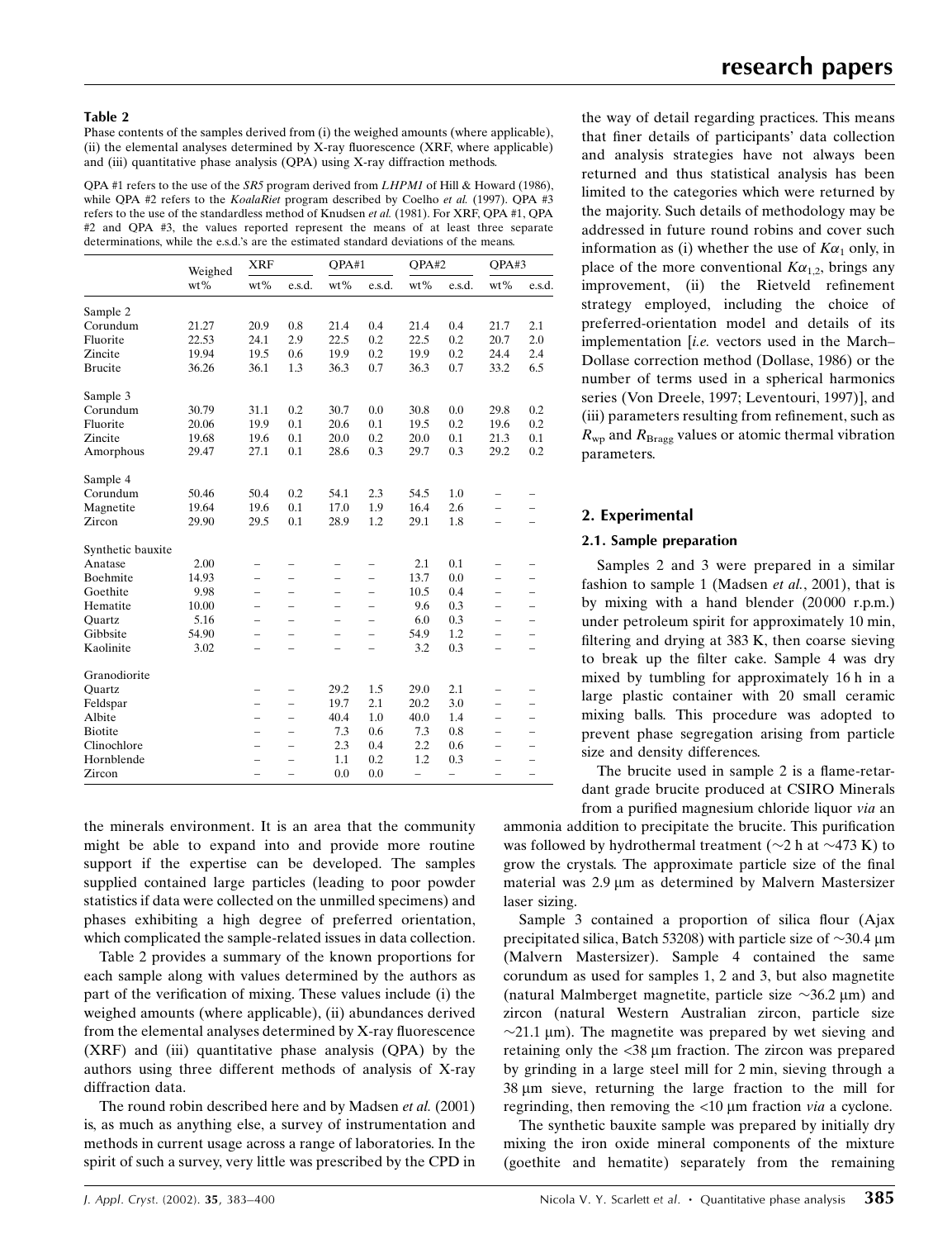minerals. The two groups of minerals were tumbled in ceramic mixing vessels containing 2, 5 and 10 mm ceramic mixing balls. The two groups were then combined, divided into two portions and mixed for 2 h under ethanol. They were then recombined and the procedure repeated. At final recombination the sample was left to dry at room temperature. When dry, it was collected in its entirety, coarsely sieved  $(75 \mu m)$  and racked back and forth to break up any lumps formed on drying and to enhance homogeneity.

The granodiorite samples were prepared from a block of Harcourt granodiorite collected near Lancefield in Victoria, Australia.<sup>1</sup> The block, which weighed approximately 5 kg, was broken into pieces of 2–4 cm diameter using a hammer. These pieces were fed through a Sturtevant Jaw Crusher to reduce the particle size to approximately 1.5 mm. Portions of approximately 100 g of crushed material were milled for 1 min in a Siebtechnik Ring Mill to reduce it to the particle size of the samples provided in the round robin. After milling, the granodiorite was mixed thoroughly, then riffled into subsamples to produce the 3 g and 10 g samples distributed in this study. Additional sample preparation, especially by X-ray users, was at the discretion of the participants.

The composition and details of components of the two pharmaceutical mixtures are given in Table 3. The materials were mixed in a ribbon blender, comprising a helical mixing ribbon, bottom-mounted drive package and clean-sweep bottom blade. They were initially passed through a sieve to break up the large chunks then mixed for approximately 5 min. Vials were then filled to a uniform level.

2.1.1. Verification of mixing. The sample mixtures as supplied were verified using XRF and/or XRD methods. XRD data were collected on random samples from the bulk mixtures and analysed using two separate Rietveld (Rietveld, 1969) programs, SR5 (Hill & Howard, 1986), and KoalaRiet (Coelho et al., 1997), as well as the standardless method of Knudsen (1981). For sample 4 and natural granodiorite, comparisons were made between the relative peak intensities from different XRD data sets to assure uniformity. Where XRF was used, the phase abundances have been calculated from the chemical compositions provided by the analyses.

# 3. Results

# 3.1. Summary of participant methodology

From the original sample issue of 128 packages, a total of 49 participants proceeded beyond sample 1 to provide the analyses summarized in this paper (Fig. 2). 40 participants opted to collect their own data and 27 analysed CPD-supplied data, with considerable overlap between these groups. As with sample 1, the greatest number of returns in participantcollected data used XRD techniques. This reflects the prevalence of laboratory-based XRD equipment within the community.

### Table 3

Composition of the synthetic pharmaceutical mixtures.

| Phase                        | Description                                                                               | Pharmaceutical<br>$1 (wt\%)$ | Pharmaceutical<br>$2(wt\%)$ |
|------------------------------|-------------------------------------------------------------------------------------------|------------------------------|-----------------------------|
| Mannitol                     | Common sugar                                                                              | 45.0                         | 20.0                        |
| <b>Sucrose</b>               | Common sugar                                                                              | 35.0                         | 15.0                        |
| DL-Valine                    | Amino acid                                                                                | 10.0                         | 20.0                        |
| Nizatidine                   | Active ingredient in the<br>Axid, a medicine for<br>duodenal ulcers and<br>gastric reflux | 10.0                         | 15.0                        |
| Starch<br>flowable<br>powder | Amorphous polymer<br>produced and stored<br>by plants                                     | 0.0                          | 30.0                        |

Samples 2, 3 and 4 collectively provided 61 analyses of CPD-supplied data and 141 analyses of participant-collected data. The synthetic bauxite and granodiorite samples together yielded 26 analyses of CPD-supplied data and 54 analyses of participant-collected data. Disappointingly, the pharmaceutical samples (1 and 2) returned only two analyses of CPDsupplied data and ten of participant-collected data. This indicates a general reluctance within the community to tackle what is perceived as a specialist area with its associated problems.

3.1.1. Instrument type. All data distributed by the CPD were collected using a Philips X'Pert X-ray diffractometer, Cu  $K\alpha_{1,2}$ , LFF, 40 kV, 40 mA, 1° divergence, 0.3 mm receiving and 1° scatter slits, curved graphite, post-diffraction monochromator, scan range  $5-150^{\circ}$  2 $\theta$  for sample 4, synthetic bauxite and granodiorite, and  $5-100^\circ$  2 $\theta$  for the pharmaceutical samples, all in steps of  $0.02^{\circ}$ , with a counting time of 3 s  $step^{-1}$ . The CPD-supplied data were collected on the samples as distributed to the participants with the exception of the granodiorite sample which was ground prior to data collection [McCrone micronizing mill (McCrone Research Associates, London), 5 min  $g^{-1}$ ]. It was up to the participants to decide, when collecting their own data, whether further sample preparation was required or not.



# Figure 2

Summary of returns for CPD-supplied and participant-collected data for samples 2, 3, 4, synthetic bauxite, granodiorite and pharmaceuticals. Unless otherwise indicated, the numbers represent the number of analyses in each group.

<sup>&</sup>lt;sup>1</sup> From the same location as the granodiorite sample detailed by Hill et al. (1993).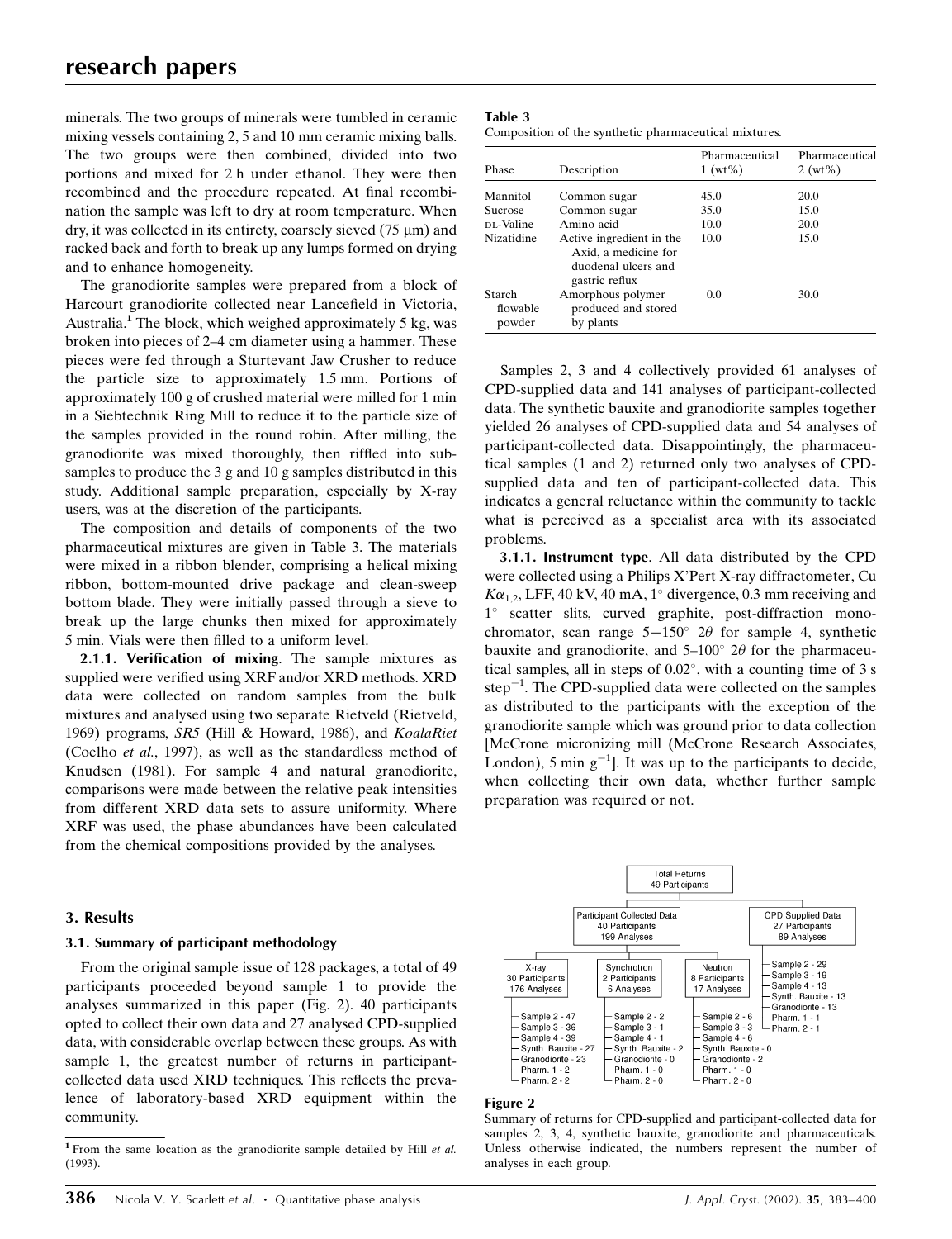Fig. 3 gives a breakdown of the wavelengths and diffraction geometries employed for the participant-collected data. By far the greatest number of analyses came from laboratory X-ray users. In the previous study of sample 1, the majority of X-ray data sets were collected using  $Cu$  K $\alpha$  radiation. In this current study some 90 analyses have been derived from Co  $K\alpha$  data, 75 with Cu K $\alpha$ , four using Fe K $\alpha$  and two not specifying the wavelength. Most X-ray data sets were collected using conventional Bragg-Brentano geometry  $(159)$ , with a few opting for transmission  $(8)$  or a fixed angle between the sample surface and the incident beam (6).

The majority of neutron returns  $(13)$  used fixed-wavelength instruments (wavelengths ranging from 1.33 to 1.54  $\AA$ ) with four using time-of-flight geometry  $(d$ -spacing range collected from 0.47 to  $6.3 \text{ Å}$ ). All neutron returns used capillary geometry. The synchrotron participants all used fixed wavelengths (with individual participants using wavelengths ranging from 0.41 to 1.15  $\AA$ ) with five data sets collected with capillary geometry and one with a flat plate sample.

3.1.2. Analysis methods. For both participant-collected and CPD-supplied data, by far the most analyses were performed using Rietveld-based methods, with up to ten different Rietveld software packages employed. The next most commonly used analysis technique was the reference intensity ratio (RIR) method with participant-collected data. A few (3) also opted to use this method with CPD data. The remainder used iterative least squares, full-pattern matching or internalstandard methods. A breakdown of analytical methods used is given in Fig. 4.

# 3.2. Statistical method of results analysis

A detailed explanation of the statistical methods used for data analysis is provided in the paper detailing sample 1 of this



# Figure 3

The wavelengths and instrument geometries for all data collected by participants for samples 2, 3, 4, synthetic bauxite, granodiorite and pharmaceutical samples 1 and 2. The number after each entry represents the number of analyses (including replicates) in each group.

round robin (Madsen et al., 2001). The single numerical assessment of performance for each analysis was derived from the Kullback-Leibler distance (KLD) (Kullback, 1968). The conventional equation for this term has been weighted to allow for the concentration of the phase and is defined as

$$
KLD = 0.01 \times wt\%_{True} \times ln\left(\frac{wt\%_{True}}{wt\%_{Measured}}\right).
$$
 (1)

For an individual sample, an estimate of the Kullback-Leibler distance for all  $n$  phases can be estimated by summing the KLD values for each phase according to

$$
KLD_{sum} = \sum_{i=1}^{n} KLD_{i}.
$$
 (2)

Where a general estimate of the magnitude of error within an analysis was required, rather than the source of the error, absolute values of the Kullback-Leibler distances (AKLD) have been calculated thus:

$$
AKLD_{sum} = \sum_{i=1}^{n} AKLD_i.
$$
 (3)

Accurate analyses are reflected in a low value of AKLD.

To assess the significance of the variation of AKLD within a group, an approximate estimate of the 95% confidence limits can be obtained by first determining the standard deviation (s.d.) of all values of AKLD in the group and calculating the uncertainty according to

Uncertainty = 
$$
\frac{2 \times \text{standard deviation of AKLD}}{N^{1/2}}
$$
, (4)

where  $N$  is the number of values in the group. This is based upon the assumption that a population of sufficient size will approximate a normal distribution. The smaller the population, the more approximate the estimate.



### Figure 4

The analytical methods and, for the Rietveld method, the software used for analysis of data (i) collected by participants and (ii) supplied by the CPD for samples 2, 3, 4, synthetic bauxite, granodiorite and pharmaceutical samples 1 and 2. The number after each entry represents the number of analyses (including replicates) in each group.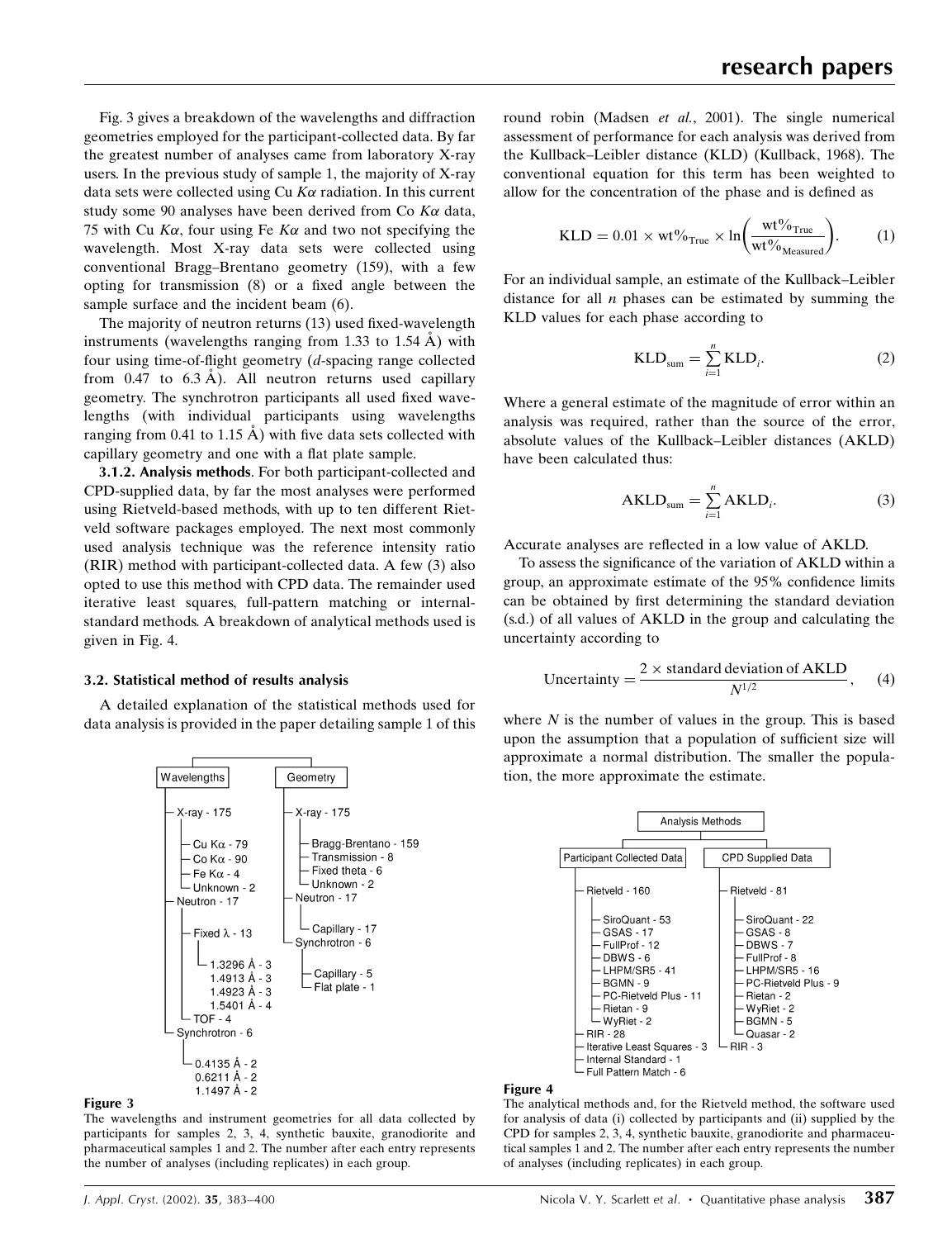# 3.3. Results analysis

The number of returns in each category limits the assessment of results within this study. It is not appropriate to attach much statistical significance to the synchrotron and neutron results, as there are no more than six analyses for any one sample and often fewer (see Fig. 2). In view of this it is only possible to examine problems with individual returns rather than look for trends within a group.

The results are presented for each individual sample to assess the analytical strategies used for each particular problem. The combined AKLDs have also been used to provide an overview of instrumentation and analysis type for all samples in order to compare the performance of the different techniques directly across a wide range of analytical problems. These combined results have been included in an attempt to provide information pertinent to particular laboratory and analytical setups for the range of samples considered here.

Determination of amorphous content in sample 3 was revealed as one of the major analysis problems. In many instances participants had analysed the data solely for the three crystalline phases and normalized them to 100 wt%, omitting to make an appropriate calculation for the amorphous content. This was in spite of its obvious presence in the diffraction pattern (Fig. 5). This will be discussed in greater



Figure 5

A section of the observed diffraction pattern for sample 3 collected using Cu  $K\alpha$  X-rays. Note the presence of the increased pattern background between 15 and 30 $\degree$  2 $\theta$  caused by the presence of amorphous material in the sample.

detail in  $\S$ 3.3.3, which deals specifically with sample 3. However, it is mentioned here because it greatly affects the overall performance analysis. Results are therefore presented here which consider the 'as-received' returns as well as results obtained by correction of the sample 3 returns by the authors. This correction has taken the form of normalizing the returned results to the known corundum concentration (30.79 wt%) and determining the amorphous content as the difference

### Table 4

Summary of the quantitative phase analyses derived from data (i) supplied by the CPD and (ii) collected by the participants for sample 2.

In addition, the results from participant-collected data have been divided into sub-groups determined by the type of radiation used, namely (i) laboratory X-ray diffraction, (ii) neutron diffraction, and (iii) synchrotron radiation. All values are expressed as wt%. The statistics include all participant determinations including replicates. N represents the total number of measurements included in the statistics for each group. The s.d. value is the standard deviation of the mean, while Min. and Max. represent the minimum and maximum values in each group, respectively. The `50th %' includes only those data with an AKLD value less than or equal to the 50th percentile in the group (i.e. CPD-supplied or participant-collected data) and thus represents the most accurate 50% of the returns. Note that for neutron and synchrotron returns, all values reported fell within the 50th percentile of the participant-collected data group.

|          |         |                   |        | Participant-collected data |        |          |             |
|----------|---------|-------------------|--------|----------------------------|--------|----------|-------------|
|          |         | CPD-supplied data |        | X-ray                      |        | Neutron  | Synchrotron |
| Phase    | Weighed | All data          | 50th % | All data                   | 50th % | All data | All data    |
| Corundum |         |                   |        |                            |        |          |             |
| Mean     | 21.27   | 21.78             | 21.51  | 22.08                      | 21.73  | 21.76    | 22.53       |
| s.d.     |         | 2.60              | 0.68   | 3.28                       | 1.19   | 0.67     | 0.54        |
| Min.     |         | 12.62             | 19.80  | 13.39                      | 19.40  | 20.60    | 22.15       |
| Max.     |         | 29.00             | 22.20  | 39.00                      | 24.01  | 22.60    | 22.91       |
| Fluorite |         |                   |        |                            |        |          |             |
| Mean     | 22.53   | 22.11             | 22.18  | 22.25                      | 22.59  | 21.98    | 22.79       |
| s.d.     |         | 2.81              | 0.70   | 2.98                       | 1.01   | 0.43     | 0.95        |
| Min.     |         | 12.22             | 21.40  | 11.00                      | 20.00  | 21.26    | 22.12       |
| Max.     |         | 28.00             | 23.70  | 26.20                      | 24.00  | 22.51    | 23.46       |
| Zincite  |         |                   |        |                            |        |          |             |
| Mean     | 19.94   | 19.58             | 19.29  | 18.18                      | 18.95  | 20.03    | 19.49       |
| s.d.     |         | 5.18              | 0.51   | 2.03                       | 0.73   | 0.94     | 0.83        |
| Min.     |         | 11.08             | 18.40  | 9.40                       | 17.90  | 18.71    | 18.90       |
| Max.     |         | 36.50             | 20.60  | 23.00                      | 20.70  | 21.19    | 20.07       |
| Brucite  |         |                   |        |                            |        |          |             |
| Mean     | 36.26   | 36.53             | 37.03  | 36.72                      | 36.72  | 36.23    | 35.19       |
| s.d.     |         | 7.35              | 0.79   | 3.98                       | 1.07   | 1.07     | 2.29        |
| Min      |         | 18.90             | 35.70  | 18.90                      | 35.00  | 34.38    | 33.57       |
| Max.     |         | 64.07             | 38.30  | 43.01                      | 39.30  | 37.36    | 36.81       |
| N        |         | 29                | 15     | 47                         | 20     | 6        | 2           |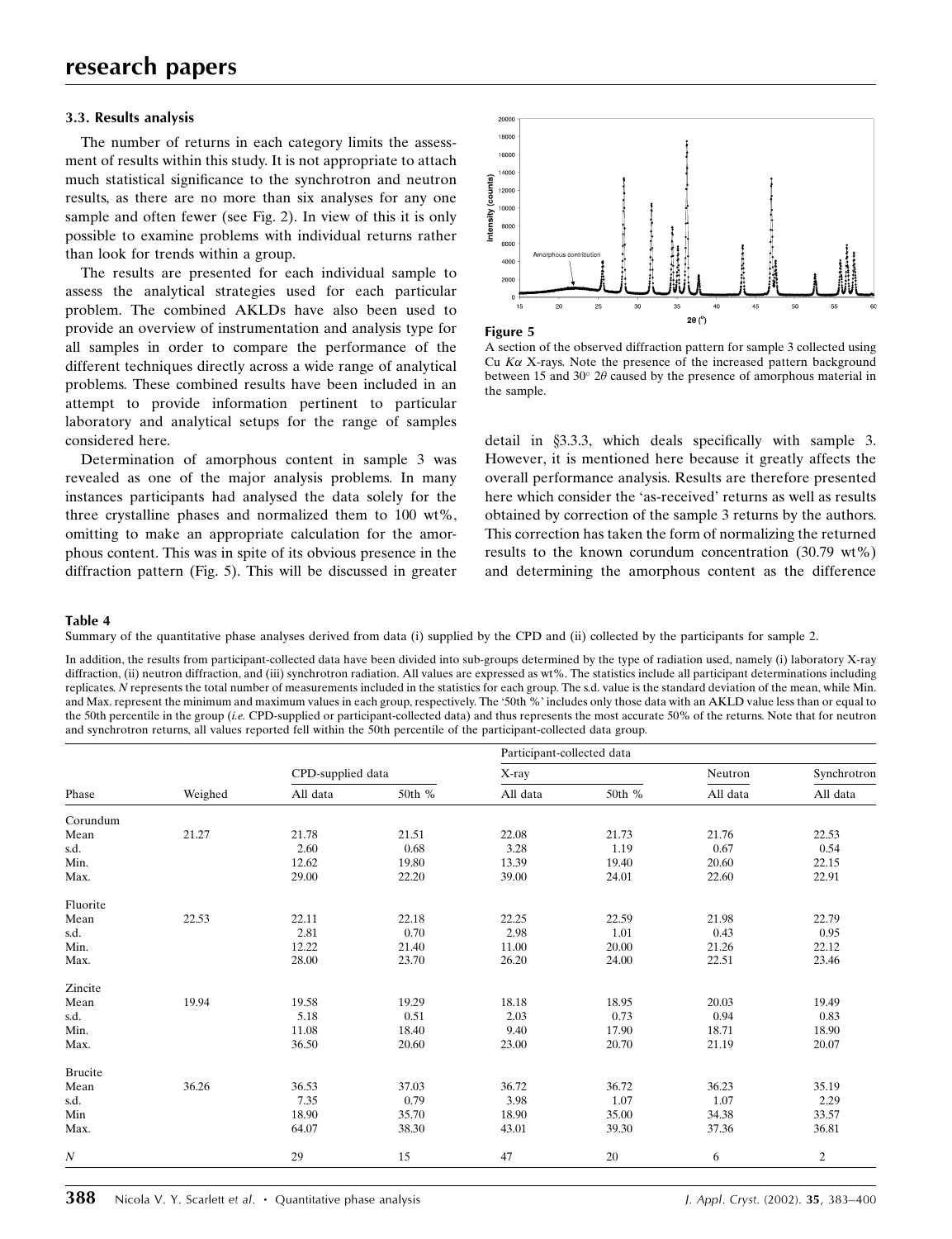Summary of the quantitative phase analyses derived from data (i) supplied by the CPD and (ii) collected by the participants for sample 3.

Conventions and definitions are as per Table 4. The 'as received' results are a summary of the values returned by the participants where, in some cases, the amorphous content had not been calculated. An additional section summarizing values where this correction has been made by the authors has been included for completeness. Note that for synchrotron returns, all values reported fell within the 50th percentile of the participant-collected data group.

|                                                       |         |                   |               |               | Participant-collected data |                |                          |                                   |  |  |  |  |
|-------------------------------------------------------|---------|-------------------|---------------|---------------|----------------------------|----------------|--------------------------|-----------------------------------|--|--|--|--|
|                                                       |         | CPD-supplied data |               | X-ray         |                            | Neutron        |                          | Synchrotron                       |  |  |  |  |
| Phase                                                 | Weighed | All data          | 50th %        | All data      | 50th %                     | All data       | 50th %                   | All data                          |  |  |  |  |
| Sample 3 (as received)                                |         |                   |               |               |                            |                |                          |                                   |  |  |  |  |
| Corundum                                              |         |                   |               |               |                            |                |                          |                                   |  |  |  |  |
| Mean                                                  | 30.79   | 34.62             | 30.63         | 33.50         | 31.37                      | 40.06          | 30.70                    | 32.90                             |  |  |  |  |
| s.d.                                                  |         | 6.51              | 0.36          | 5.56          | 0.77                       | 8.18           |                          | $\overline{\phantom{a}}$          |  |  |  |  |
| Min.                                                  |         | 27.84             | 29.75         | 30.00         | 30.79                      | 30.70          | 30.70                    | 32.90                             |  |  |  |  |
| Max.                                                  |         | 46.60             | 30.80         | 49.50         | 33.00                      | 45.85          | 30.70                    | 32.90                             |  |  |  |  |
| Fluorite                                              |         |                   |               |               |                            |                |                          |                                   |  |  |  |  |
| Mean                                                  | 20.06   | 21.78             | 20.63         | 20.96         | 21.09                      | 24.77          | 18.70                    | 18.90                             |  |  |  |  |
| s.d.                                                  |         | 5.81              | 2.40          | 5.08          | 2.44                       | 5.25           | $\qquad \qquad -$        | $\overline{\phantom{0}}$          |  |  |  |  |
| Min.                                                  |         | 8.90              | 18.40         | 9.00          | 18.00                      | 18.70          | 18.70                    | 18.90                             |  |  |  |  |
| Max.                                                  |         | 33.10             | 25.10         | 33.33         | 26.10                      | 27.82          | 18.70                    | 18.90                             |  |  |  |  |
| Zincite                                               |         |                   |               |               |                            |                |                          |                                   |  |  |  |  |
| Mean                                                  | 19.59   | 20.83             | 18.70         | 19.10         | 18.22                      | 24.41          | 18.30                    | 15.50                             |  |  |  |  |
| s.d.                                                  |         | 5.04              | 2.04          | 4.17          | 1.42                       | 5.41           | $\overline{\phantom{a}}$ | $\overline{\phantom{a}}$          |  |  |  |  |
| Min.                                                  |         | 8.90              | 14.40         | 8.90          | 14.90                      | 18.30          | 18.30                    | 15.50                             |  |  |  |  |
| Max.                                                  |         | 28.39             | 21.60         | 29.36         | 20.80                      | 28.60          | 18.30                    | 15.50                             |  |  |  |  |
| Amorphous                                             |         |                   |               |               |                            |                |                          |                                   |  |  |  |  |
| Mean                                                  | 29.42   | 28.77             | 29.94         | 28.88         | 29.40                      | 10.77          | 32.30                    | 32.70                             |  |  |  |  |
| s.d.                                                  |         | 10.92             | 3.85          | 9.27          | 3.45                       | 18.65          | $\overline{a}$           | $\overline{\phantom{0}}$          |  |  |  |  |
| Min.                                                  |         | 0.90              | 22.50         | 0.18          | 3.80                       | 0.00           | 32.30                    | 32.70                             |  |  |  |  |
| Max.                                                  |         | 51.40             | 35.00         | 51.20         | 34.10                      | 32.30          | 32.30                    | 32.70                             |  |  |  |  |
| $\boldsymbol{N}$                                      |         | 19                | 10            | 36            | 18                         | 3              | $\mathbf{1}$             | $\mathbf{1}$                      |  |  |  |  |
| Sample 3 (corrected for amorphous content by authors) |         |                   |               |               |                            |                |                          |                                   |  |  |  |  |
| Corundum                                              |         |                   |               |               |                            |                |                          |                                   |  |  |  |  |
| Mean                                                  | 30.79   | 31.71             | 30.63         | 32.08         | 31.40                      | 30.76          | 30.76                    | 32.90                             |  |  |  |  |
| s.d.                                                  |         | 3.74<br>27.84     | 0.36<br>29.75 | 3.44<br>30.00 | 0.78<br>30.79              | 0.05           | 0.05<br>30.70            | $\overline{\phantom{m}}$<br>32.90 |  |  |  |  |
| Min.                                                  |         | 44.57             | 30.80         | 49.50         | 33.00                      | 30.70<br>30.79 | 30.79                    | 32.90                             |  |  |  |  |
| Max.                                                  |         |                   |               |               |                            |                |                          |                                   |  |  |  |  |
| Fluorite                                              |         |                   |               |               |                            |                |                          |                                   |  |  |  |  |
| Mean                                                  | 20.06   | 19.93             | 20.17         | 20.19         | 20.42                      | 19.00          | 19.00                    | 18.90                             |  |  |  |  |
| s.d.                                                  |         | 4.51              | 2.12          | 4.95          | 2.06                       | 0.53           | 0.53                     | $\frac{1}{2}$                     |  |  |  |  |
| Min.                                                  |         | 8.90              | 18.40         | 9.00          | 18.00                      | 18.68          | 18.68                    | 18.90                             |  |  |  |  |
| Max.                                                  |         | 27.67             | 23.98         | 33.33         | 24.00                      | 19.60          | 19.60                    | 18.90                             |  |  |  |  |
| Zincite                                               |         |                   |               |               |                            |                |                          |                                   |  |  |  |  |
| Mean                                                  | 19.59   | 19.08             | 18.50         | 18.33         | 17.96                      | 18.72          | 18.72                    | 15.50                             |  |  |  |  |
| s.d.                                                  |         | 3.91              | 0.83          | 3.59          | 1.27                       | 1.30           | 1.30                     | $\overline{\phantom{0}}$          |  |  |  |  |
| Min.                                                  |         | 8.90              | 17.50         | 8.90          | 14.90                      | 17.68          | 17.68                    | 15.50                             |  |  |  |  |
| Max.                                                  |         | 26.87             | 19.83         | 29.36         | 20.40                      | 20.18          | 20.18                    | 15.50                             |  |  |  |  |
| Amorphous                                             |         |                   |               |               |                            |                |                          |                                   |  |  |  |  |
| Mean                                                  | 29.42   | 29.23             | 30.61         | 29.44         | 30.30                      | 31.52          | 31.52                    | 32.70                             |  |  |  |  |
| s.d.                                                  |         | 9.74              | 2.12          | 9.06          | 3.04                       | 1.84           | 1.84                     | $\qquad \qquad -$                 |  |  |  |  |
| Min.                                                  |         | 0.90              | 27.55         | 0.18          | 25.70                      | 29.42          | 29.42                    | 32.70                             |  |  |  |  |
| Max.                                                  |         | 51.40             | 33.20         | 51.20         | 34.10                      | 32.85          | 32.85                    | 32.70                             |  |  |  |  |
| $\boldsymbol{N}$                                      |         | 19                | 10            | 36            | 17                         | 3              | $\mathfrak{Z}$           | 1                                 |  |  |  |  |

between 100 and the sum of the corrected phase weight percents.

3.3.1. Summary of returned results. Tables 4-9 provide summaries of the quantitative phase analyses derived from CPD-supplied data and participant-collected data for samples 2, 3 and 4, synthetic bauxite, granodiorite and the pharmaceutical samples, respectively. The results from participantcollected data have been subdivided into groups determined by the type of radiation used, namely (i) laboratory X-ray diffraction, (ii) neutron diffraction, and (iii) synchrotron radiation. The statistics for `all data' include all participant determinations including replicates. The statistics for the `50th %' include only that data with an AKLD value less than or equal to the 50th percentile for that sample. Note that the 50th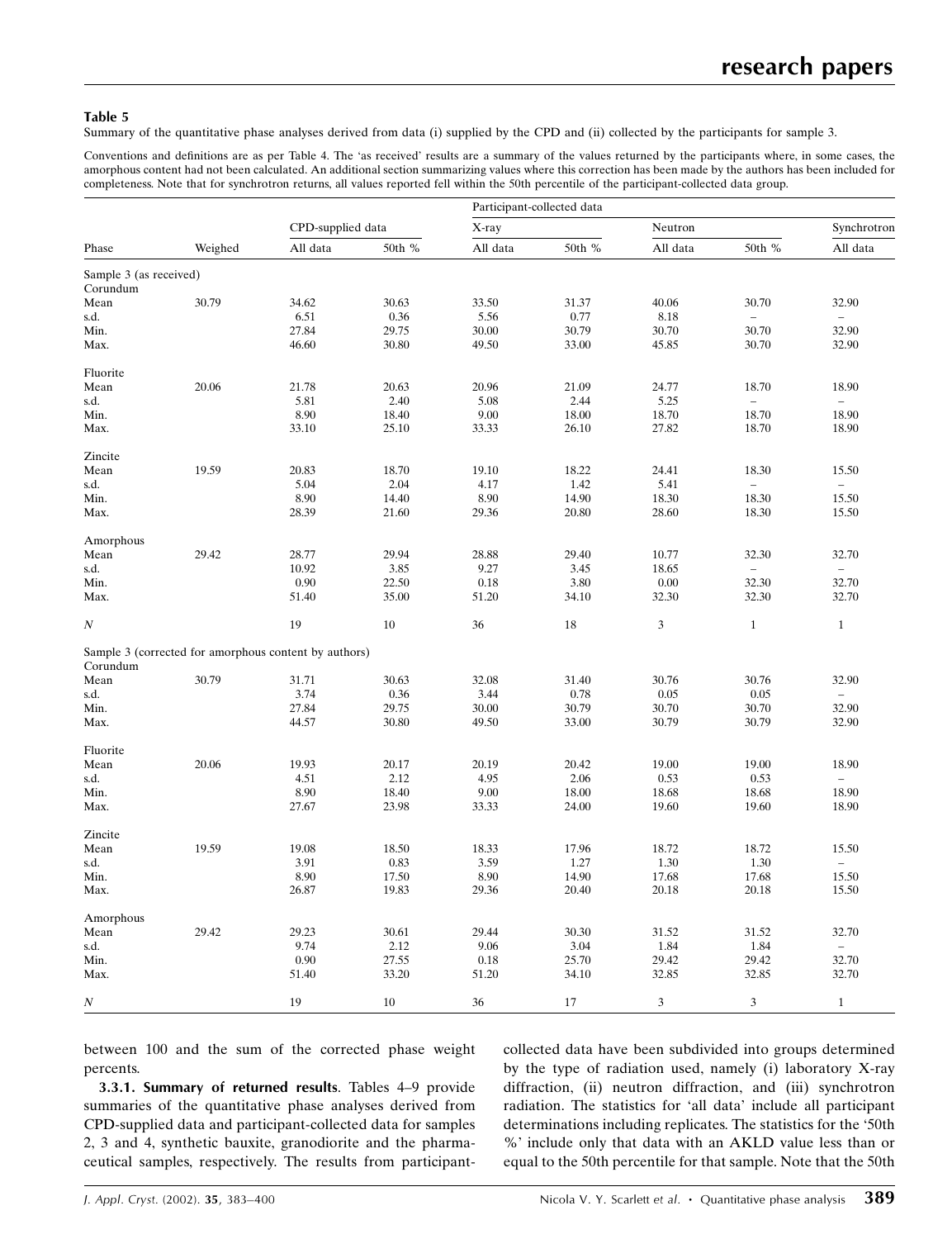Summary of the quantitative phase analyses derived from data (i) supplied by the CPD and (ii) collected by the participants for sample 4.

Conventions and definitions are as per Table 4.

|           | Weighed |                   |                | Participant-collected data |        |          |        |                          |  |
|-----------|---------|-------------------|----------------|----------------------------|--------|----------|--------|--------------------------|--|
|           |         | CPD-supplied data |                | X-ray                      |        | Neutron  |        | Synchrotron              |  |
| Phase     |         | All data          | 50th %         | All data                   | 50th % | All data | 50th % | All data                 |  |
| Corundum  |         |                   |                |                            |        |          |        |                          |  |
| Mean      | 50.46   | 63.60             | 57.37          | 57.21                      | 53.26  | 51.73    | 51.36  | 43.19                    |  |
| s.d.      |         | 15.56             | 14.30          | 7.34                       | 2.00   | 1.48     | 1.31   | $\overline{\phantom{0}}$ |  |
| Min.      |         | 35.00             | 35.00          | 41.60                      | 50.20  | 49.85    | 49.85  | 43.19                    |  |
| Max.      |         | 80.40             | 71.91          | 77.60                      | 56.10  | 53.58    | 53.08  | 43.19                    |  |
| Magnetite |         |                   |                |                            |        |          |        |                          |  |
| Mean      | 19.64   | 13.52             | 21.51          | 18.63                      | 19.47  | 21.58    | 20.06  | 20.90                    |  |
| s.d.      |         | 14.80             | 16.54          | 5.72                       | 2.53   | 3.80     | 0.76   | $\qquad \qquad -$        |  |
| Min.      |         | 0.60              | 5.60           | 0.80                       | 15.30  | 19.10    | 19.10  | 20.90                    |  |
| Max.      |         | 46.00             | 46.00          | 36.70                      | 24.40  | 29.21    | 21.12  | 20.90                    |  |
| Zircon    |         |                   |                |                            |        |          |        |                          |  |
| Mean      | 29.90   | 22.93             | 21.21          | 24.27                      | 27.54  | 26.71    | 28.61  | 35.90                    |  |
| s.d.      |         | 9.99              | 3.41           | 4.78                       | 2.42   | 4.70     | 0.77   | $\overline{\phantom{0}}$ |  |
| Min.      |         | 16.00             | 16.10          | 13.00                      | 23.80  | 17.22    | 27.30  | 35.90                    |  |
| Max.      |         | 54.70             | 25.00          | 34.00                      | 32.30  | 29.30    | 29.30  | 35.90                    |  |
| $\cal N$  |         | 13                | $\overline{7}$ | 39                         | 18     | 6        | 5      | 1                        |  |

percentile statistics have been omitted where group numbers are insufficient to support such a calculation. Similar omissions have also been made from Table 9 (pharmaceutical samples) because of the low number of returns in this area, making the calculation of such statistics meaningless. Figs. 6, 7 and 8 show individual results for all participants for samples 2, 3 and 4.<sup>2</sup> Despite the large spread in results for CPD-supplied data and participant-collected X-ray data, the mean values for each phase in each sample are in reasonable agreement with the weighed values. The exceptions to this are the results derived from CPD-supplied data for sample 4 and synthetic bauxite. In both these cases extra sample preparation was required to reduce the particle size in sample 4 and to achieve phase liberation in synthetic bauxite. The CPD-supplied X-ray data for the synthetic bauxite was collected on the sample as supplied to the participants. This sample, although fine grained, appeared to have agglomerated in the final mixing process with the effect that the gibbsite particles were probably 'coated' with other phases, causing a suppression of the diffracted gibbsite intensity and a relative enhancement of the peaks of other phases. This selective agglomeration is probably the result of the coexistence of phases of different degrees of density and hardness in the same sample.

3.3.2. Sample  $2 -$  preferred-orientation problem. Fig. 9 shows a summary of the type of preferred-orientation correction applied during data analysis for sample 2. Tables 10 and 11 show the average AKLD values for all returned results partitioned according to preferred-orientation correction method employed for CPD-supplied and participant-collected data, respectively.

There is little difference between the AKLD values for CPD-supplied data and participant-collected data (Tables 10 and 11). In both instances spherical harmonics appears significantly to be the best correction method employed. However, the population of this group is only two, which means such a difference could be purely a reflection of operator expertise rather than the result of the correction method itself. For both CPD-supplied and participantcollected data, the application of any method of correction (whether spherical harmonics or March-Dollase) appears better than the absence of correction. However, the spread of values within the groups in which no correction was applied is so great that the level of uncertainty regarding these figures renders the differences statistically insignificant.

3.3.3. Sample 3 - amorphous-content problem. For sample 3, some participants have neglected to calculate the amorphous content after completing the analysis of the crystalline components (Table 5). To overcome the bias which would be introduced into the statistical analysis, the authors have performed the post-refinement calculation of amorphous content on their behalf. This allows the separation of the real problems in analytical methodology from simple operator error. Some results from both the CPD-supplied data and participant-collected X-ray data show very low, but non-zero, minima for amorphous content. The results providing these low minima cannot be corrected by the authors as they represent a problem that is more severe than mere omission of calculation of amorphous content. Both results were provided by the same participant and are the result of the inclusion of crystalline quartz as a model for the amorphous silica phase in the Rietveld refinement process. It would appear that quartz is not appropriate to model the increase in background intensity (Fig. 5) and in this instance the participant has left the half-

<sup>2</sup> Figs. 6, 7 and 8 are available in the online version of this article and from the IUCr electronic archives (Reference: HW0096). Services for accessing these data are described at the back of the journal.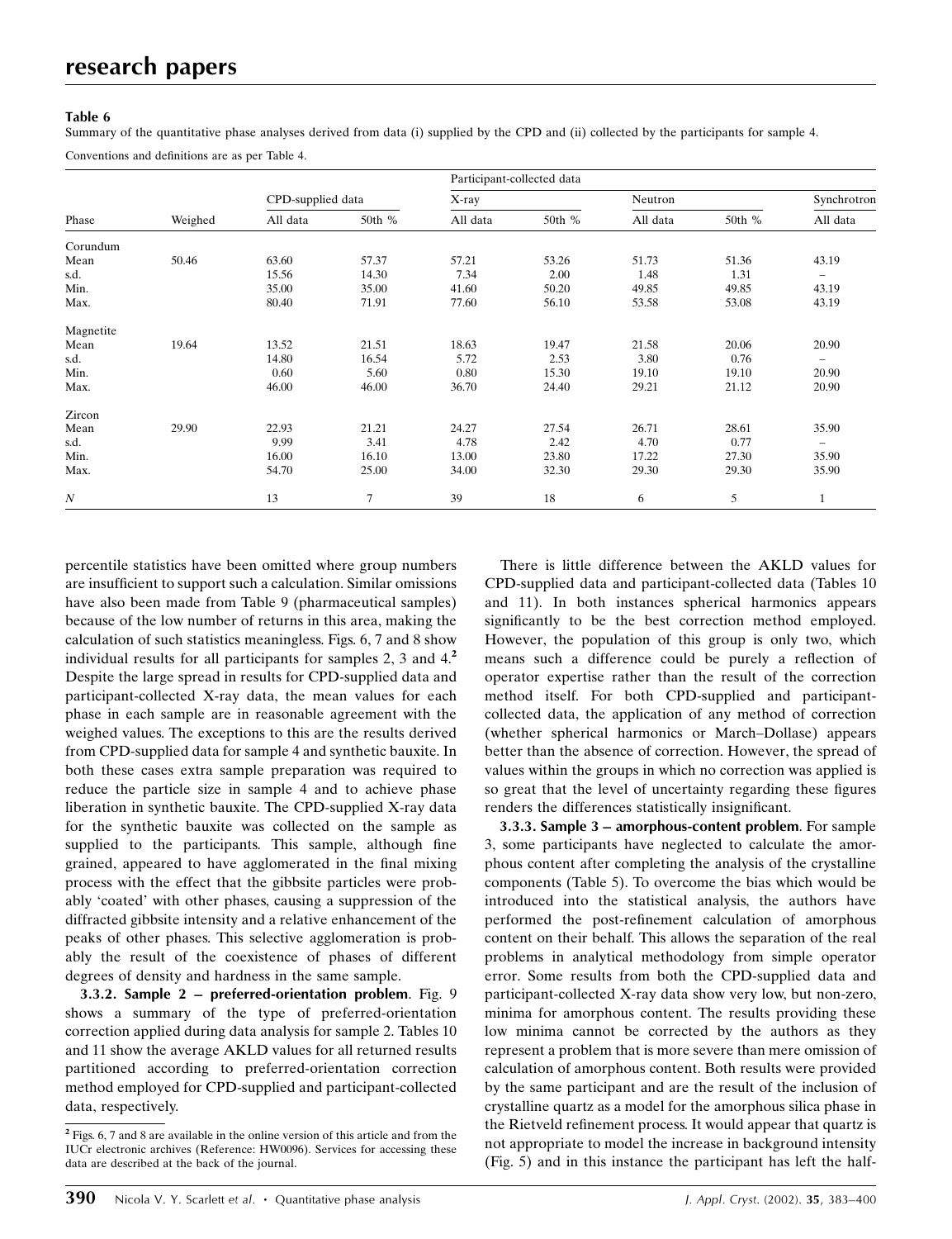# research papers

### Table 7

Summary of the quantitative phase analyses derived from data (i) supplied by the CPD and (ii) collected by the participants for synthetic bauxite.

Conventions and definitions are as per Table 4.

|           |         |                   |        | Participant-collected data |        |             |  |
|-----------|---------|-------------------|--------|----------------------------|--------|-------------|--|
|           |         | CPD-supplied data |        | X-ray                      |        | Synchrotron |  |
| Phase     | Weighed | All data          | 50th % | All data                   | 50th % | All data    |  |
| Anatase   |         |                   |        |                            |        |             |  |
| Mean      | 2.00    | 3.00              | 2.72   | 2.37                       | 2.29   | 1.67        |  |
| s.d.      |         | 0.43              | 0.38   | 0.68                       | 0.66   | 2.06        |  |
| Min.      |         | 2.20              | 2.20   | 1.00                       | 1.10   | 0.21        |  |
| Max.      |         | 3.50              | 3.20   | 3.60                       | 3.30   | 3.12        |  |
| Boehmite  |         |                   |        |                            |        |             |  |
| Mean      | 14.93   | 20.34             | 20.81  | 13.80                      | 14.14  | 13.67       |  |
| s.d.      |         | 2.19              | 1.23   | 3.02                       | 1.60   | 4.65        |  |
| Min.      |         | 16.60             | 19.43  | 6.20                       | 11.70  | 10.38       |  |
|           |         |                   |        |                            |        |             |  |
| Max.      |         | 23.9              | 22.7   | 18.62                      | 17.91  | 16.95       |  |
| Goethite  |         |                   |        |                            |        |             |  |
| Mean      | 9.98    | 13.93             | 11.69  | 9.31                       | 9.62   | 12.88       |  |
| s.d.      |         | 3.35              | 1.31   | 2.35                       | 1.23   | 4.93        |  |
| Min.      |         | 9.37              | 9.37   | 2.30                       | 7.40   | 9.39        |  |
| Max.      |         | 20.50             | 13.40  | 12.70                      | 11.51  | 16.36       |  |
| Haematite |         |                   |        |                            |        |             |  |
| Mean      | 10.00   | 14.58             | 11.53  | 10.65                      | 10.33  | 11.85       |  |
| s.d.      |         | 4.67              | 1.09   | 2.50                       | 1.70   | 1.04        |  |
| Min.      |         | 9.45              | 9.45   | 6.80                       | 7.80   | 11.11       |  |
| Max.      |         | 22.80             | 12.90  | 16.70                      | 14.00  | 12.58       |  |
| Quartz    |         |                   |        |                            |        |             |  |
| Mean      | 5.16    | 7.01              | 6.57   | 5.90                       | 6.30   | 6.37        |  |
| s.d.      |         | 1.22              | 0.67   | 1.34                       | 1.00   | 1.48        |  |
| Min.      |         | 5.32              | 5.32   | 2.80                       | 4.80   | 5.32        |  |
|           |         | 9.80              |        |                            |        |             |  |
| Max.      |         |                   | 7.20   | 8.00                       | 7.70   | 7.41        |  |
| Gibbsite  |         |                   |        |                            |        |             |  |
| Mean      | 54.90   | 37.57             | 42.42  | 53.51                      | 53.17  | 52.08       |  |
| s.d.      |         | 6.59              | 3.32   | 4.84                       | 3.35   | 13.26       |  |
| Min.      |         | 28.30             | 40.13  | 40.00                      | 47.81  | 42.70       |  |
| Max.      |         | 49.78             | 49.78  | 64.60                      | 59.00  | 61.45       |  |
| Kaolinite |         |                   |        |                            |        |             |  |
| Mean      | 3.02    | 3.94              | 4.25   | 4.60                       | 4.21   | 1.52        |  |
| s.d.      |         | 1.96              | 2.32   | 2.82                       | 1.69   | 0.88        |  |
| Min.      |         | 0.70              | 0.70   | 0.10                       | 1.30   | 0.89        |  |
| Max.      |         | 7.64              | 7.64   | 12.75                      | 7.70   | 2.14        |  |
| $\cal N$  |         | 13                | 7      | 27                         | 15     | $\sqrt{2}$  |  |

width parameters at values typical of a highly crystalline phase.

Tables 12 and 13 show the average AKLD values for all results returned for sample 3 partitioned according to the amorphous-component calculation method employed for CPD-supplied and participant-collected data, respectively. These tables are derived from the data corrected for amorphous content by the authors. There is no significant difference in accuracy between the analyses performed on the CPDsupplied data and those of the participant-collected data. The only difference in methodologies is the opportunity for participants who collected their own data to incorporate a standard other than the corundum within the sample. By far the majority of participants opted for a calculation based upon the supplied corundum figure. The spread in the returns



#### Figure 9

The type of preferred-orientation correction applied during the analysis of data (i) collected by participants and (ii) supplied by the CPD for sample 2. The number after each entry represents the number of analyses (including replicates) in each group.

reflects the spread in analyses of the crystalline phases. There is no significant difference within the participant-collected data results between physical inclusion of an internal standard and calculation based upon the supplied corundum figure. The inclusion of an appropriate empirical background shape into the methodology appears to be a successful strategy for assessment of amorphous content in both the CPD-supplied and participant-collected data. Such a shape has been obtained either by Le Bail fitting (Le Bail *et al.*, 1988) or by use of a physically based background as given by Riello et al. (1995). However, the population sizes for this method restrict an exhaustive evaluation.

 $3.3.4.$  Sample  $4 -$  microabsorption problem. Tables 14 and 15 show the average AKLD values for all results returned for sample 4 partitioned according to microabsorption correction method employed for CPD-supplied and participant-collected data, respectively. Returns derived from participant-collected neutron data have been reported as a separate category of microabsorption `correction' technique as neutron data should suffer little from microabsorption for these phases. Fig. 10 shows a

summary of the types of microabsorption correction applied during the analysis of data for sample 4.

The high values of AKLD reported for all CPD-supplied data (Table 14) reflect the degree of severity of the microabsorption problem when data are collected using a coarsegrained sample. While there is a significant improvement in the results if the Brindley correction is applied, the AKLD values are still very high, suggesting that the extent of the microabsorption problem is really beyond the limits of the Brindley model in this case. Table 15 (participant-collected data) shows significantly lower AKLD values for all methods than those calculated for CPD-supplied data. This predominantly reflects the improvements due to size reduction during sample preparation. The majority of the 50th percentile group who had used X-ray data reported that they had ground the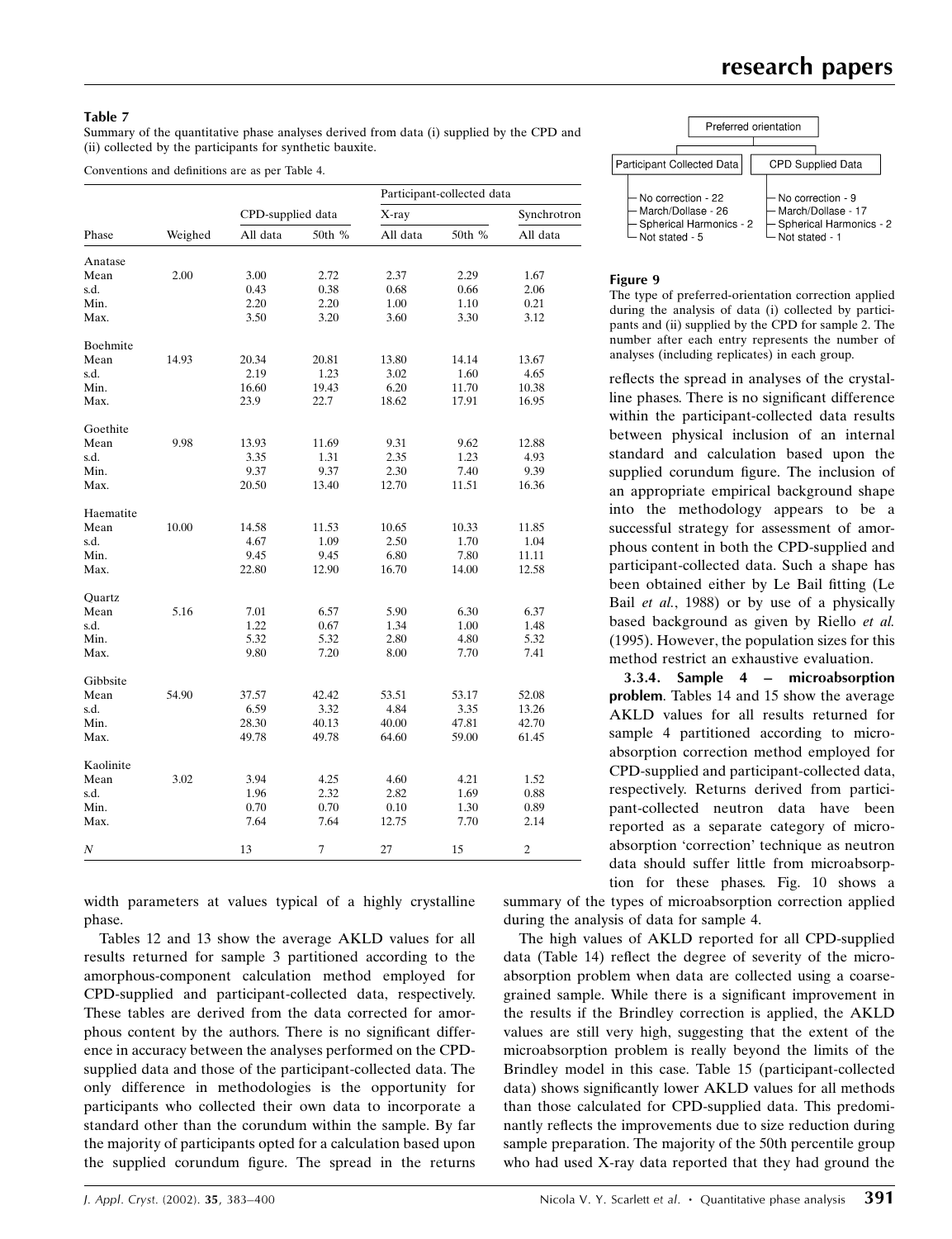sample prior to data collection. In most instances this finegrinding was achieved through the use of the McCrone micronizing mill.

Within the participant-collected data group, the neutron returns are significantly better than the X-ray results regardless of whether microabsorption correction had been applied or not. However, the size of the neutron population restricts the drawing of statistically significant conclusions. The population sizes between the X-ray groups that employed either no microabsorption correction or the Brindley method are comparable (34 and 24, respectively). Between these groups it would appear that using the Brindley method is slightly better than the use of no correction at all but the deviations from the `true' values remain high, again due to the fact that the extent of the microabsorption problem is probably beyond the range of the Brindley method.

Brindley classified non-homogeneous powders into four groups: fine, medium, coarse and very coarse (Brindley, 1945; Zevin & Kimmel, 1995), dependent upon  $\mu D$  where  $\mu$  is the linear absorption coefficient of the phase and  $D$  is the particle diameter. For the mineral suite considered here, a particle size of  $10 \mu m$  would result in the Brindley classification of the mixture as 'very coarse' for Cu  $K\alpha$  and 'coarse' for Co  $K\alpha$  X radiation. A classification of 'very coarse' renders the mixture unsuitable for the application of the Brindley model. The model can be applied to 'coarse' powders but the magnitude of the correction becomes very sensitive to the particle size chosen. As the Brindley model is particle-size dependent, any error in estimation of the particle size will be reflected in an error in the magnitude of the correction. In addition, the model assumes that the particles are spherical and of uniform size.

# Table 8

Summary of the quantitative phase analyses derived from data (i) supplied by the CPD and (ii) collected by the participants for granodiorite.

Conventions and definitions are as per Table 4. Note that the 'All results' column refers to an average of the results from CPD-supplied and participant-collected data and the `Authors' analyses'.

|             |                     | Participant-collected data |                   |                                         |                     |             |
|-------------|---------------------|----------------------------|-------------------|-----------------------------------------|---------------------|-------------|
|             | CPD-supplied data   | $X$ -ray                   |                   |                                         | Neutron             |             |
| Phase       | Participant returns | Participant returns        | Authors' analyses | Participant returns + authors' analyses | Participant returns | All results |
| Quartz      |                     |                            |                   |                                         |                     |             |
| Mean        | 30.46               | 31.70                      | 29.20             | 30.85                                   | 31.19               | 30.64       |
| s.d.        | 4.28                | 7.42                       | 1.50              | 6.15                                    | 2.42                | 1.09        |
| Min.        | 25.30               | 21.40                      | 24.92             | 21.40                                   | 29.48               | 29.20       |
| Max.        | 41.10               | 50.30                      | 30.99             | 50.30                                   | 32.90               | 31.19       |
| Feldspar    |                     |                            |                   |                                         |                     |             |
| Mean        | 15.44               | 15.51                      | 19.66             | 16.94                                   | 14.88               | 16.37       |
| s.d.        | 2.40                | 5.00                       | 2.14              | 4.65                                    | 0.39                | 2.21        |
| Min.        | 12.30               | 3.11                       | 18.62             | 3.11                                    | 14.60               | 14.88       |
| Max.        | 18.10               | 21.90                      | 26.38             | 26.38                                   | 15.16               | 19.66       |
| Albite      |                     |                            |                   |                                         |                     |             |
| Mean        | 41.34               | 38.76                      | 40.35             | 39.31                                   | 40.05               | 40.13       |
| s.d.        | 4.31                | 7.05                       | 1.04              | 5.75                                    | 1.35                | 1.06        |
| Min.        | 33.70               | 20.70                      | 37.77             | 20.70                                   | 39.09               | 38.76       |
| Max.        | 47.30               | 52.60                      | 41.04             | 52.60                                   | 41.00               | 41.34       |
| Biotite     |                     |                            |                   |                                         |                     |             |
| Mean        | 8.06                | 10.49                      | 7.33              | 9.41                                    | 9.90                | 8.95        |
| s.d.        | 2.83                | 4.32                       | 0.61              | 3.81                                    | 0.56                | 1.49        |
| Min.        | 3.48                | 2.10                       | 6.48              | 2.10                                    | 9.51                | 7.33        |
| Max.        | 11.10               | 23.70                      | 8.71              | 23.70                                   | 10.30               | 10.49       |
| Clinochlore |                     |                            |                   |                                         |                     |             |
| Mean        | 2.39                | 1.60                       | 2.30              | 1.84                                    | 2.15                | 2.11        |
| s.d.        | 1.21                | 1.12                       | 0.42              | 0.99                                    | 2.05                | 0.35        |
|             |                     | 0.00                       | 1.00              |                                         | 0.70                |             |
| Min.        | 0.00                |                            |                   | 0.00                                    |                     | 1.60        |
| Max.        | 3.80                | 4.10                       | 2.65              | 4.10                                    | 3.60                | 2.39        |
| Hornblende  |                     |                            |                   |                                         |                     |             |
| Mean        | 2.06                | 1.91                       | 1.14              | 1.65                                    | 1.62                | 1.68        |
| s.d.        | 2.01                | 1.57                       | 0.23              | 1.32                                    | 1.45                | 0.41        |
| Min.        | 0.50                | 0.46                       | 0.93              | 0.46                                    | 0.60                | 1.14        |
| Max.        | 6.20                | 6.70                       | 1.78              | 6.70                                    | 2.65                | 2.06        |
| Zircon      |                     |                            |                   |                                         |                     |             |
| Mean        | 0.30                | 0.08                       | 0.01              | 0.06                                    | 0.00                | 0.10        |
| s.d.        | 0.42                | 0.20                       | 0.02              | 0.18                                    | 0.00                | 0.14        |
| Min         | 0.00                | 0.00                       | 0.00              | 0.00                                    | 0.00                | $0.00\,$    |
| Max.        | 1.20                | 0.90                       | 0.06              | 0.90                                    | 0.00                | 0.30        |
| $\cal N$    | 10                  | 23                         | 12                | 35                                      | $\overline{c}$      | 47          |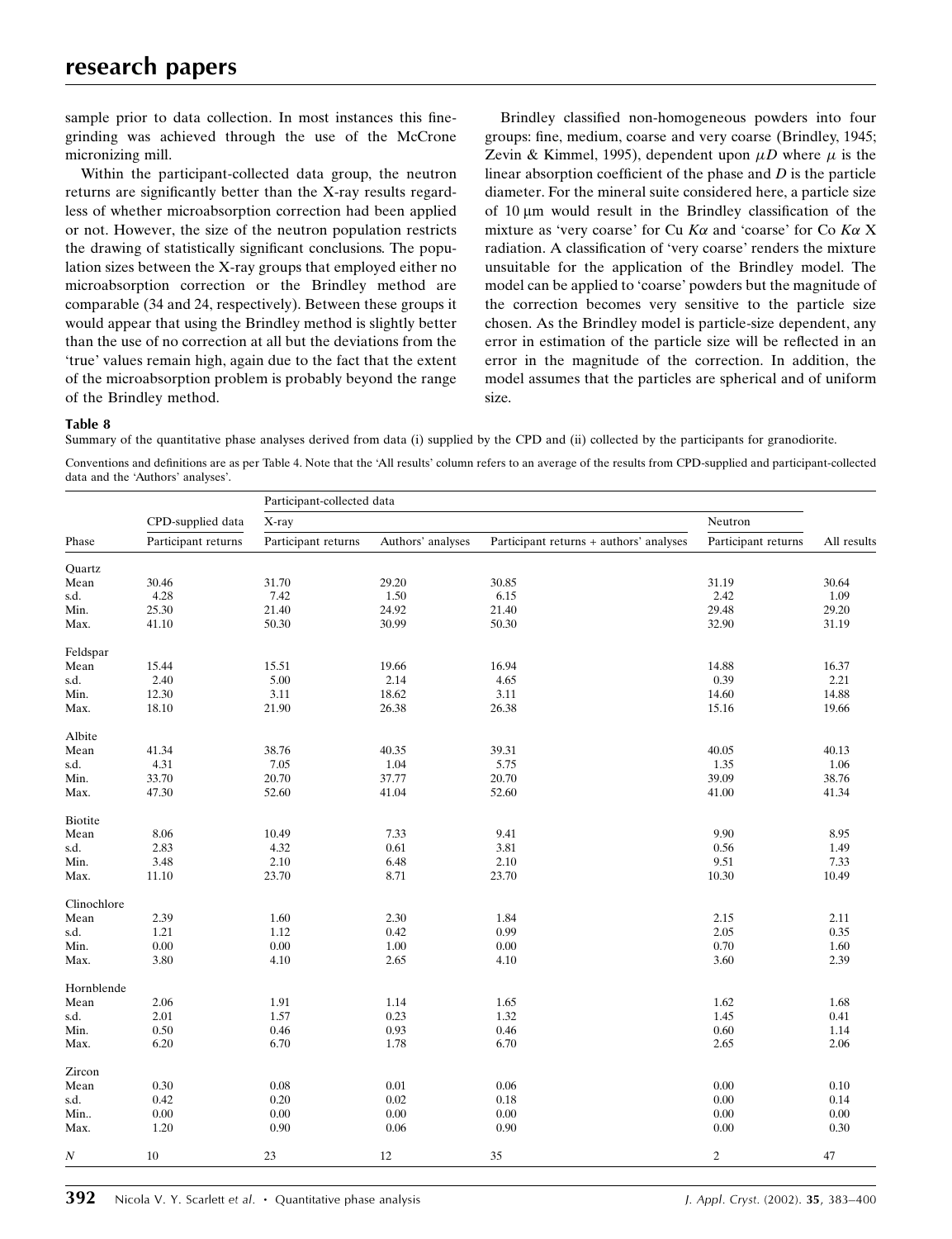Summary of the quantitative phase analyses derived from data (i) supplied by the CPD and (ii) collected by the participants for pharmaceutical samples.

Results of individual analyses are shown as the numbers of returns are so low. Analysis #3 represents the average of three replicates from the same operator. All figures are  $wt\%$ .

|                            | Mannitol | Sucrose       | Valine | Nizatidine | Starch |
|----------------------------|----------|---------------|--------|------------|--------|
| Pharmaceutical 1           |          |               |        |            |        |
| Weighed                    | 45.0     | 35.0          | 10.0   | 10.0       |        |
| CPD-supplied data          |          |               |        |            |        |
| Analysis #1                | 58.6     | 12.1          | 5.0    | 24.3       |        |
| Participant-collected data |          |               |        |            |        |
| Analysis #1                | 45.6     | 30.80         | 5.4    | 18.2       |        |
| Analysis #2                | 0.0      | $0.0^{\circ}$ | 23.7   | 76.3       |        |
| Analysis #3                | 35.3     | 34.5          | 25.1   | 5.0        |        |
| Pharmaceutical 2           |          |               |        |            |        |
| Weighed                    | 20.0     | 15.0          | 20.0   | 15.0       | 30.0   |
| CPD-supplied data          |          |               |        |            |        |
| Analysis #1                | 58.6     | 12.1          | 5.0    | 24.3       | 0.0    |
| Participant-collected data |          |               |        |            |        |
| Analysis #1                | 55.5     | 12.0          | 8.4    | 24.1       | 0.0    |
| Analysis #2                | 0.0      | 0.0           | 15.0   | 71.0       | 14.0   |
| Analysis #3                | 19.4     | 19.9          | 20.4   | 7.4        | 32.9   |

#### Table 10

Average of the absolute values of the Kullback-Liebler distance for returned results for sample 2 partitioned according to preferredorientation method employed - CPD-supplied data.

|                        | Preferred orientation |                          |                        |            |
|------------------------|-----------------------|--------------------------|------------------------|------------|
|                        | None                  | March-<br><b>Dollase</b> | Spherical<br>harmonics | Unknown    |
| Average $AKLDsum$<br>N | 0.12(12)              | 0.064(23)                | 0.033(1)               | $0.017(-)$ |

#### Table 11

Average of the absolute values of the Kullback–Liebler distance for returned results for sample 2 partitioned according to preferred orientation-method employed - participant-collected data.

|                           | Preferred orientation |                          |                        |           |  |
|---------------------------|-----------------------|--------------------------|------------------------|-----------|--|
|                           | None                  | March-<br><b>Dollase</b> | Spherical<br>harmonics | Unknown   |  |
| Average $AKLD_{sum}$<br>N | 0.107(54)<br>23       | 0.059(13)<br>26          | 0.022(8)               | 0.082(32) |  |

#### Table 12

Average of the absolute values of the Kullback–Liebler distance for returned results for sample 3 partitioned according to amorphous  $calculation method employed – CPD-supplied data.$ 

|                        | Amorphous calculation                |                                  |                                |          |  |
|------------------------|--------------------------------------|----------------------------------|--------------------------------|----------|--|
|                        | $Al_2O_3$ as<br>internal<br>standard | Empirical<br>background<br>model | Crystalline<br>quartz<br>model | Unknown  |  |
| Average $AKLDsum$<br>N | 0.11(6)<br>15                        | 0.069(9)                         | $1.3(-)$                       | $0.3(-)$ |  |

Table 16 shows the average AKLD values for results obtained from X-ray diffraction studies performed by participant A and the authors for sample 4 partitioned according to microabsorption correction method and sample preparation employed. This study is independent of the bulk of the roundrobin responses and examines directly the effects of grinding



For the Brindley correction model, the assumed particle sizes for the three phases reported by participants are:-

|        | Corundum       | Magnetite | Zircon  |
|--------|----------------|-----------|---------|
|        | $\mu$ m        | $\mu$ m   | $\mu$ m |
| Size A | $\mathfrak{z}$ | 3         | 3       |
| Size B | 5              | 5         | 5       |
| Size C | 8              | 8         | 8       |
| Size D | 12             | 12        | 12      |
| Size E | 8.4            | 36.2      | 21.1    |
| Size F | 28             | 36.2      | 21.1    |

#### Figure 10

The type of microabsorption correction applied during the analysis of data (i) collected by participants and (ii) supplied by the CPD for sample 4. The number after each entry represents the number of analyses (including replicates) in each group. The tabulated data are the assumed particle sizes in the Brindley correction model for the three phases reported by participants.

the sample. By far the worst results are obtained on the unground sample. Such a coarse specimen has grain-size problems (where non-representative peak intensities are observed) in addition to differences in  $\mu D$ . The Brindley correction model produces a slight improvement on the unground material, but the accuracy of the results is still poor (reflected in high AKLD values). This is caused by the presence of particle sizes and absorption contrasts that are well beyond the scope of the correction method. When the sample is ground there is only very slight improvement with use of the Brindley method over no correction at all. The level of uncertainty in the measurements produces slight overlap between these groups. This implies that the Brindley method is providing little additional improvement in microabsorption correction once the problem has been minimized through appropriate sample preparation.

The Brindley model for microabsorption correction appears to be bringing some improvement to quantitative phase analysis but is not nearly as effective as correction methods for other sample-related aberrations, such as preferred orientation (Tables 10 and 11). This suggests that while errors introduced by the presence of microabsorption are similar to those introduced by preferred orientation, the correction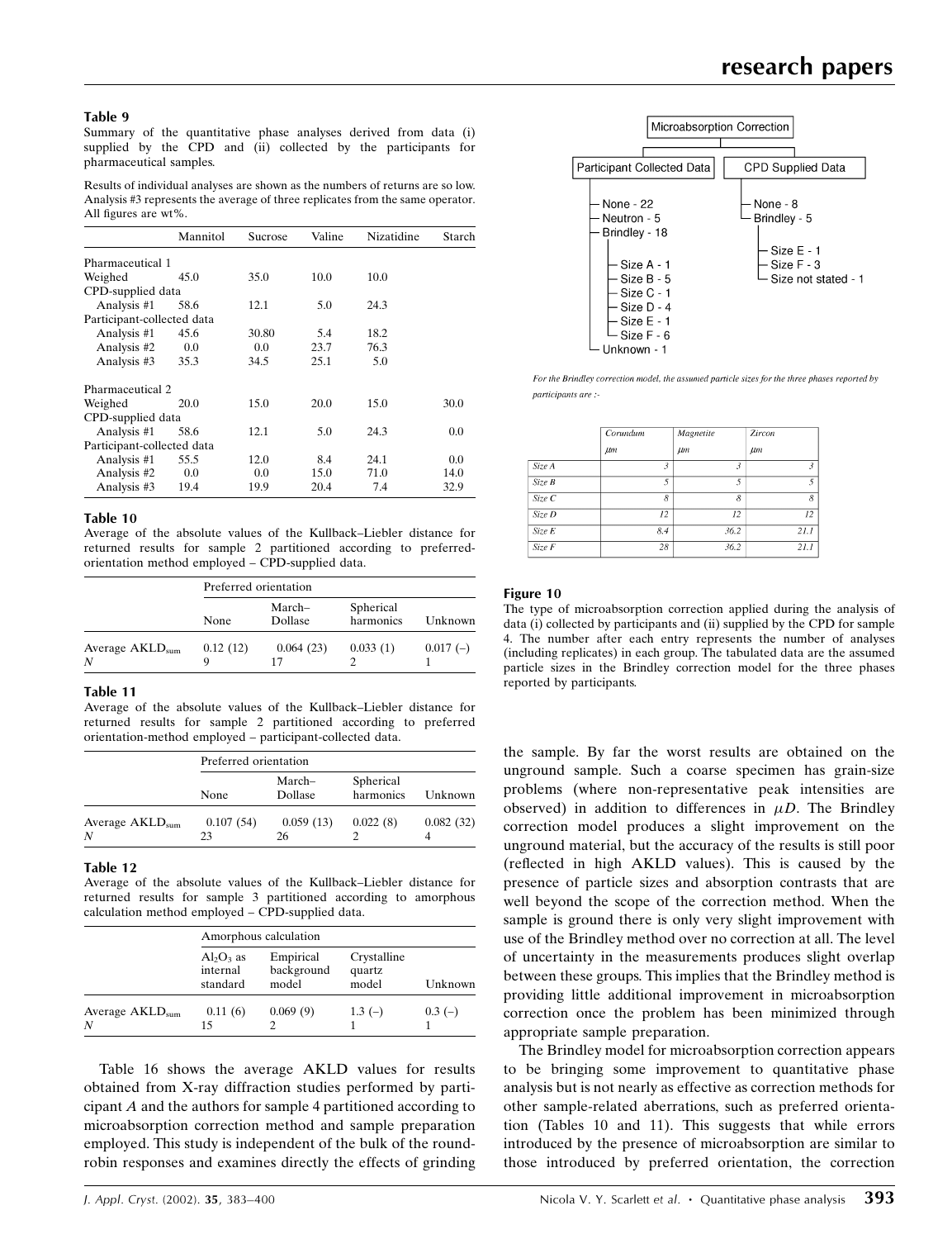Average of the absolute values of the Kullback–Liebler distance for returned results for sample 3 partitioned according to amorphous calculation method employed - participantcollected data.

|                           | Amorphous calculation                |                      |                      |                                  |                                |         |
|---------------------------|--------------------------------------|----------------------|----------------------|----------------------------------|--------------------------------|---------|
|                           | $Al_2O_3$ as<br>internal<br>standard | External<br>standard | Internal<br>standard | Empirical<br>background<br>model | Crystalline<br>quartz<br>model | Unknown |
| Average $AKLD_{sum}$<br>N | 0.13(4)<br>24                        | $0.056(-)$           | 0.11(5)<br>10        | $0.05(-)$                        | $1.7(-)$                       | 0.2(2)  |

#### Table 14

Average of the absolute values of the Kullback–Liebler distance for returned results for sample 4 partitioned according to microabsorption correction methods employed - CPD-supplied data.

|                   | Microabsorption correction |          |  |
|-------------------|----------------------------|----------|--|
|                   | <b>Brindley</b>            | None     |  |
| Average $AKLDsum$ | 0.33(13)                   | 0.63(13) |  |

### Table 15

Average of the absolute values of the Kullback-Liebler distance for returned results for sample 4 partitioned according to microabsorption correction methods employed – participant-collected data.

Note that the neutron values have been reported as a separate category as they are largely unaffected by microabsorption.

|    | Microabsorption correction |               |  |  |
|----|----------------------------|---------------|--|--|
|    | Neutron                    | None          |  |  |
|    |                            | 0.20(6)<br>34 |  |  |
| 24 | <b>Brindley</b><br>0.11(3) | 0.031(13)     |  |  |

### Table 16

Average of the absolute values of the Kullback-Liebler distance for returned results for sample 4 partitioned according to microabsorption correction and whether additional sample preparation (i.e. grinding) was employed.

Results have been obtained from studies performed by participant A and the authors.

|                        | Microabsorption correction/<br>sample preparation |                 |                    |                 |  |
|------------------------|---------------------------------------------------|-----------------|--------------------|-----------------|--|
|                        | <b>Brindley</b>                                   |                 | None               |                 |  |
|                        | As received Ground                                |                 | As received Ground |                 |  |
| Average $AKLDsum$<br>N | 0.25(12)                                          | 0.082(18)<br>10 | 0.41(5)<br>10      | 0.109(10)<br>16 |  |

### Table 17

Average of the absolute values of the Kullback-Liebler distance for returned results for synthetic bauxite partitioned according to preferredorientation and microabsorption correction methods employed - CPDsupplied data.

|                        | Preferred orientation/<br>microabsorption correction |                   |           |  |
|------------------------|------------------------------------------------------|-------------------|-----------|--|
|                        | Spherical<br>harmonics                               | March-<br>Dollase |           |  |
|                        | None                                                 | <b>Brindley</b>   | None      |  |
| Average $AKLDsum$<br>N | 0.268(30)                                            | 0.549(22)         | 0.289(65) |  |

methods for microabsorption are less effective than those for preferred orientation.

3.3.5. Synthetic bauxite. Tables 17 and 18 show the average AKLD values for all returned results for synthetic bauxite partitioned according to preferred-orientation and microabsorption correction methods employed for CPD-supplied and participantcollected data, respectively. As stated previously  $(\S3.3.1)$ , there was a problem with the data set supplied by the CPD. It was

therefore to be expected that participant-collected data would produce superior returns provided that appropriate sample preparation was carried out. This is demonstrated in the generally higher AKLD values for CPD-supplied data (Table 17) than those for participant-collected data (Table 18). However, within the CPD-supplied data there is a significantly higher AKLD value for those returns that have incorporated the Brindley method for microabsorption into their quantification strategy than for those with no correction. This suggests that the degree of correction made is inappropriate for the level of the problem in this sample. In sample 1 (Madsen et al., 2001) the introduction of a sizeable microabsorption correction into a system in which very little was required produced increased errors in the results. It would appear that a similar effect is being observed here.

Table 18 shows a significantly higher AKLD value for one return, which included no preferred-orientation correction but which did employ the Brindley method for microabsorption correction. There is no significant difference between any of the other refinement strategies. Note, however, that the level of AKLD is high for all returns, indicating a poor ability to determine the phase abundances in this complex, but well defined, phase system.

3.3.6. Natural granodiorite. The accuracy of quantification of the phases present in the granodiorite remains ambiguous since the 'true' answer is not known as this is a naturally occurring material. This differs from the other samples in this round robin which are synthetic mixtures where the component phases are all known and have been weighed out in known proportions. The phase identification supplied with the granodiorite was a basic description and not meant to restrict participants from including greater detail  $(i.e.$  more than one feldspar structure) in their quantification. The mean values returned by participants are given in Table 8 along with determinations by the authors. The authors' values are based on 12 analyses conducted by two different operators on behalf of the authors on 12 micronized sub-samples of the granodiorite as issued to the participants. Six of the 3 g samples were micronized for 24 min, while the other six were micronized for 48 min. Data were collected under the same conditions as all other CPD-supplied data and analysed using the Koalariet (Coelho et al., 1997) software for Rietveld analysis. `Participant returns + authors' analyses' includes the authors' analyses with the other X-ray returns. The 'Total' column refers to an average of the results from CPD-supplied and participant-collected data and the `Authors' analyses'.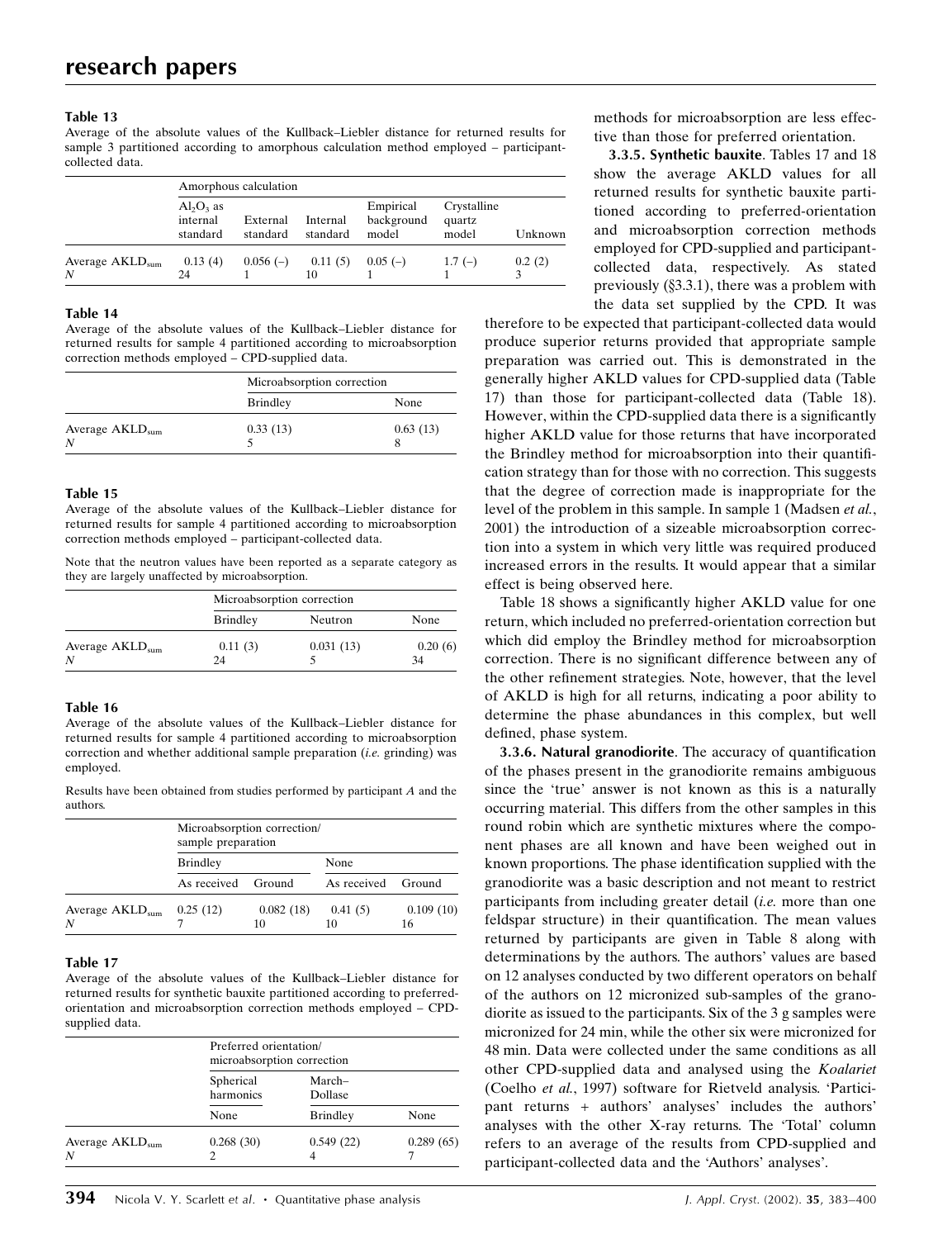Average of the absolute values of the Kullback-Liebler distance for returned results for synthetic bauxite partitioned according to preferred-orientation and microabsorption correction methods employed participant-collected data.

|                                                                 | Preferred orientation/microabsorption correction |                 |      |                         |         |                   |           |
|-----------------------------------------------------------------|--------------------------------------------------|-----------------|------|-------------------------|---------|-------------------|-----------|
|                                                                 | Spherical<br>harmonics                           | None            |      | Unknown                 |         | March-<br>Dollase |           |
|                                                                 | <b>Brindley</b>                                  | <b>Brindley</b> | None | None                    | Unknown | <b>Brindley</b>   | None      |
| Average AKLD <sub>sum</sub> 0.154 (-) 0.295 (-) 0.164 (71)<br>N |                                                  |                 |      | $0.202(94)$ $0.140(32)$ |         | 0.106(36)         | 0.155(46) |

# Table 19

Average of the absolute values of the Kullback–Liebler distance for all returned results partitioned according to the type of radiation used to collect data.

|                                                                                | CPD-supplied<br>X-ray | Neutron   | Synchrotron | Participant-collected<br>laboratory<br>X-ray |
|--------------------------------------------------------------------------------|-----------------------|-----------|-------------|----------------------------------------------|
|                                                                                |                       |           |             |                                              |
| Sample 2                                                                       |                       |           |             |                                              |
| Average $AKLDsum$                                                              | 0.102(48)             | 0.028(11) | 0.042(25)   | 0.088(27)                                    |
| N                                                                              | 29                    | 6         | 2           | 47                                           |
| Sample 3                                                                       |                       |           |             |                                              |
| Average AKLD <sub>sum</sub>                                                    | 0.99(73)              | 2.6(2.6)  | $0.11(-)$   | 0.50(37)                                     |
| Average ALKD <sub>sum</sub> (corrected<br>for amorphous content by<br>authors) | 0.18(13)              | 0.045(35) | $0.11(-)$   | 0.182(95)                                    |
| N                                                                              | 19                    | 3         | 1           | 36                                           |
| Sample 4                                                                       |                       |           |             |                                              |
| Average $AKLDsum$                                                              | 0.50(14)              | 0.071(82) | $0.15(-)$   | 0.193(57)                                    |
| N                                                                              | 13                    | 6         | 1           | 39                                           |
| Synthetic bauxite                                                              |                       |           |             |                                              |
| Average $AKLDsum$                                                              | 0.366(79)             |           | 0.24(10)    | 0.150(27)                                    |
| N                                                                              | 13                    |           | 2           | 26                                           |
| All samples                                                                    |                       |           |             |                                              |
| Average AKLD <sub>sum</sub>                                                    | 0.490(87)             | 0.90(71)  | 0.135(71)   | 0.233(30)                                    |
| Average ALKD <sub>sum</sub> (corrected                                         | 0.287(42)             | 0.048(11) | 0.135(74)   | 0.153(8)                                     |
| for amorphous content by<br>authors)                                           |                       |           |             |                                              |
| N                                                                              | 74                    | 17        | 5           | 148                                          |

The relatively low standard deviations in the 'Total' column suggest a reasonable degree of agreement across the participant means. This provides the best estimate of the phase abundances in the granodiorite sample.

3.3.7. Pharmaceutical samples. There seems to have been a general reluctance of the community to even attempt analysis of the pharmaceutical samples. There were very few requests for samples in the initial expressions of interest in the round robin and only three participants returned any type of analyses. In subsequent investigation by the authors, it has been discovered that the samples were probably beyond the scope of a round robin dealing solely with QPA. The predominant reason for this is the incomplete structural information supplied by the CPD for at least one of the crystalline phases included in the mixtures. This was compounded by the crystal habits of two of the component phases: one being very thin flat plates and the other being needles. This lead to severe preferred orientation which further complicated the analytical procedure.

It is unfortunate that these samples were not an ideal test for quantitative phase analysis of pharmaceutical materials. However, it is also unfortunate that the community as a whole appears to regard the pharmaceutical industry as being outside its area of expertise. This is an area that requires further investigation, as QPA information may prove beneficial to this constantly expanding industry.

3.3.8. Overview of instrument type. Table 19 shows an average of the absolute values of the Kullback±Liebler distance for samples 2, 3, 4 and synthetic bauxite results partitioned according to the type of radiation used to collect data. If all samples are considered together on the basis of the as-received results, the participant-collected X-ray and synchrotron data results are of similar accuracy and are significantly better than those from the CPD-supplied data and participant-collected neutron data. This situation changes somewhat if the correction for amorphous content in sample 3 is performed where the participants have omitted it. Then, the participant-collected neutron returns are significantly better than any of the others, while there is no significant difference between those from participantcollected synchrotron and X-ray

data. This is a fairer assessment of data collection methods as the failure to calculate the amorphous content is an easily remedied operator error. The returns from CPD-supplied data are still significantly worse than those from participantcollected data. This is due to the fact that most of the data provided by the CPD was collected on the as-supplied samples. Thus, it is to be expected that participant-collected data would outperform CPD-supplied where appropriate additional sample preparation was performed.

Table 19 also shows the breakdown of results within each sample group. For sample 2, the returns from participantcollected neutron data are significantly better than any of the others. However, due to the fact that there are only six analyses in the neutron group, this may be more related to operator expertise than a true difference resulting from the data collection method. The largest groups of analyses are on CPD-supplied X-ray data and participant-collected X-ray data. While there are large differences between the AKLD values, the spread of values within each group (reflected in the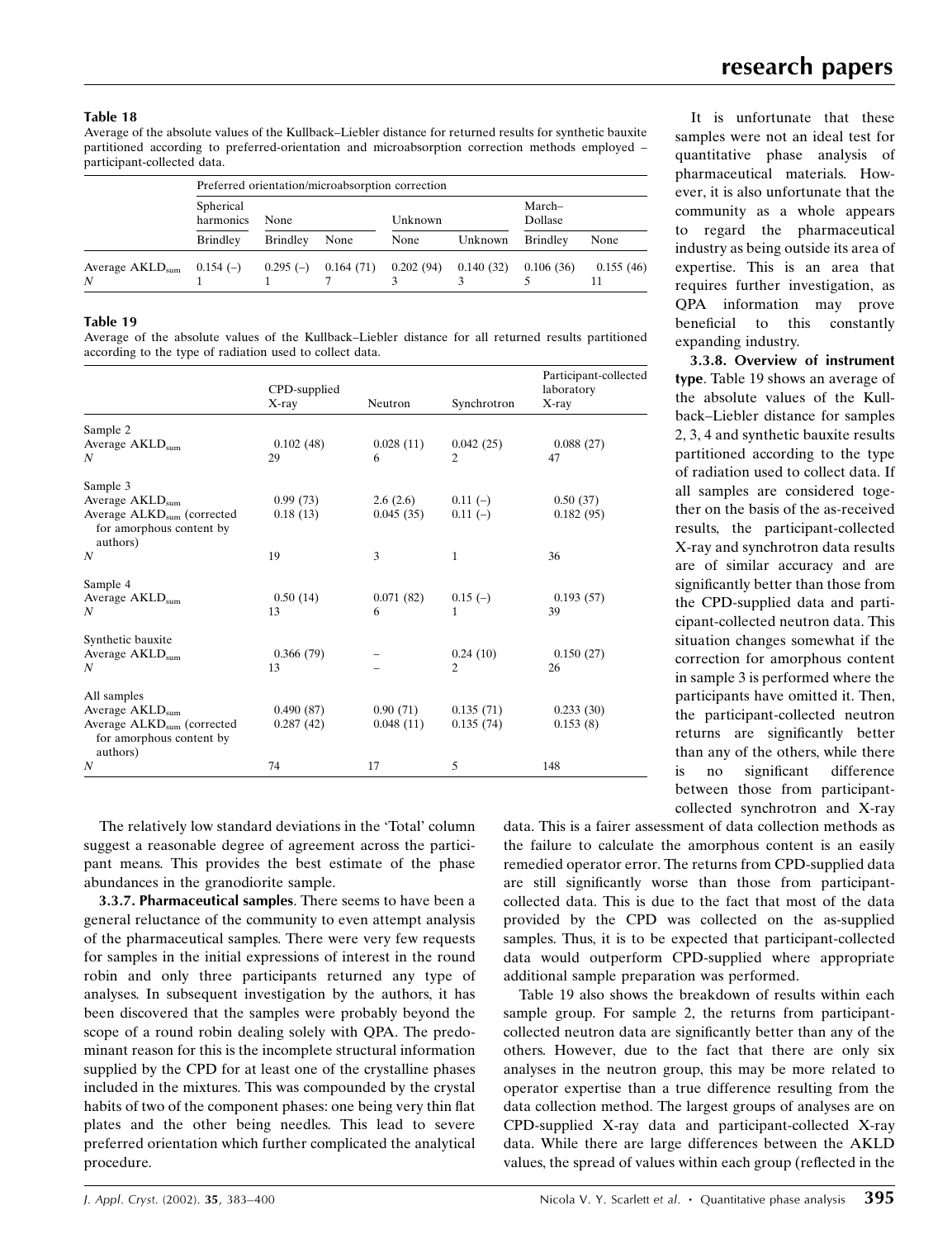large uncertainties) renders these differences statistically insignificant.

If the as-received results for sample 3 are considered, there is a wide spread in the neutron analyses, largely due to the fact that in two of the three analyses the amorphous component has not been calculated. However, when the amorphous content is calculated, the results more accurately represent the weighed values. As with sample 2, there is no significant difference between the CPD-supplied and participantcollected X-ray groups.

For sample 4 the returned analyses of CPD-supplied data are significantly worse than any participant-collected data. This is due to the fact that the CPD-supplied data were collected on a coarse grained specimen which enhances the severe microabsorption problem. Participant-collected X-ray data have achieved improved results predominantly through additional sample preparation conducted by participants (presumably fine grinding, but incomplete details were returned to the CPD). It would be expected that the effects of microabsorption on neutron data would be minimal. However, the spread of neutron returns was such that the difference between the neutron and participant-collected X-ray data is at the limit of significance. Once again the population size of the neutron group prohibits the drawing of any further conclusions in this regard.

As previously discussed  $(\S3.3.1)$ , the CPD-supplied X-ray data for the synthetic bauxite were collected on the sample as supplied to the participants. The participant-collected data results are significantly better than those achievable from the CPD-supplied data, predominantly through sample preparation, i.e. grinding to release the individual particles of all phases. Subsequent analysis of micronized synthetic bauxite by the authors has provided more accurate estimates of the `true' values than those obtainable from the CPD-supplied data.

3.3.9. Overview of analysis type. Table 20 shows an average of the absolute values of the Kullback-Liebler distance for returned results on CPD-supplied data partitioned according to the analytical method employed. In this instance the majority of returns (71) used Rietveld-based methods with only a few (three) using RIR methods. As a consequence of this, little can be made of the efficacy of one method over the other. Table 21 shows similar results for participant-collected data, where a wider range of analytical methods was used. The majority of the analyses still used the Rietveld method (137), with the next most commonly used method (23) being RIR. A few other returns were provided using full-pattern analysis (six), iterative least squares (three) and internal-standard (one) methods. Once again data have been quoted with and without the authors' correction for amorphous content in sample 3. This only affects the Rietveld figures as the only analyses in which this correction had been omitted were made using the Rietveld method.

In both Tables 20 and 21 the data have also been broken down into a summary of each sample's returns. On a sample by sample basis, the small populations of methods other than that of Rietveld restricts the drawing of statistically meaningful

# Table 20

Average of the absolute values of the Kullback-Liebler distance for returned results partitioned according to analytical method employed -CPD-supplied data.

|                                                                                | Rietveld        | <b>RIR</b>      |
|--------------------------------------------------------------------------------|-----------------|-----------------|
| Sample 2                                                                       |                 |                 |
| Average AKLD <sub>sum</sub><br>N                                               | 0.101(49)<br>28 | $0.149(-)$<br>1 |
| Sample 3                                                                       |                 |                 |
| Average $AKLDsum$                                                              | 1.04(77)        | $0.280(-)$      |
| Average ALKD <sub>sum</sub> (corrected<br>for amorphous content by<br>authors) | 0.17(14)        | $0.280(-)$      |
| N                                                                              | 18              | 1               |
| Sample 4                                                                       |                 |                 |
| Average $AKLDsum$                                                              | 0.47(15)        | $0.465(-)$      |
| N                                                                              | 12              | 1               |
| Synthetic bauxite                                                              |                 |                 |
| Average $AKLDsum$                                                              | 0.366(79)       |                 |
| N                                                                              | 13              | $\Omega$        |
| All samples                                                                    |                 |                 |
| Average $AKLDsum$                                                              | 0.494(94)       | 0.30(18)        |
| Average ALKD <sub>sum</sub> (corrected<br>for amorphous content by<br>authors) | 0.277(41)       | 0.30(18)        |
| N                                                                              | 71              | 3               |

conclusions regarding the performance of individual methods, but indicates a clear preference for Rietveld-based methods by the diffraction community. If all analyses are considered asreceived, the Rietveld method appears to have performed slightly worse than the other methods. If the authors' correction for amorphous content in sample 3 is included, there is no significant difference in the results from different analytical methods. However, where the populations are very small, this may be more a reflection of operator expertise than efficacy of the method in general.

# 4. Discussion

By far the greatest numbers of returns of both CPD-supplied and participant-collected data were derived from Rietveldbased methods. Consequently the bulk of the subsequent data analysis has been concerned with this method. There are a number of analytical issues that represent the main areas of concern threatening the success of QPA via diffraction methods. They do not cover all sources of error noted in the returns but are the dominant problems which must be addressed first.

# 4.1. Microabsorption correction

The problem of microabsorption appears to be the biggest physical hindrance to accurate quantitative phase analysis using X-ray diffraction data. The problem is virtually absent in neutron diffraction data; this is confirmed with the neutron participants achieving much more accurate results with sample 4. However, this cannot be accepted as definitive because of the relatively low population size of the neutron returns. The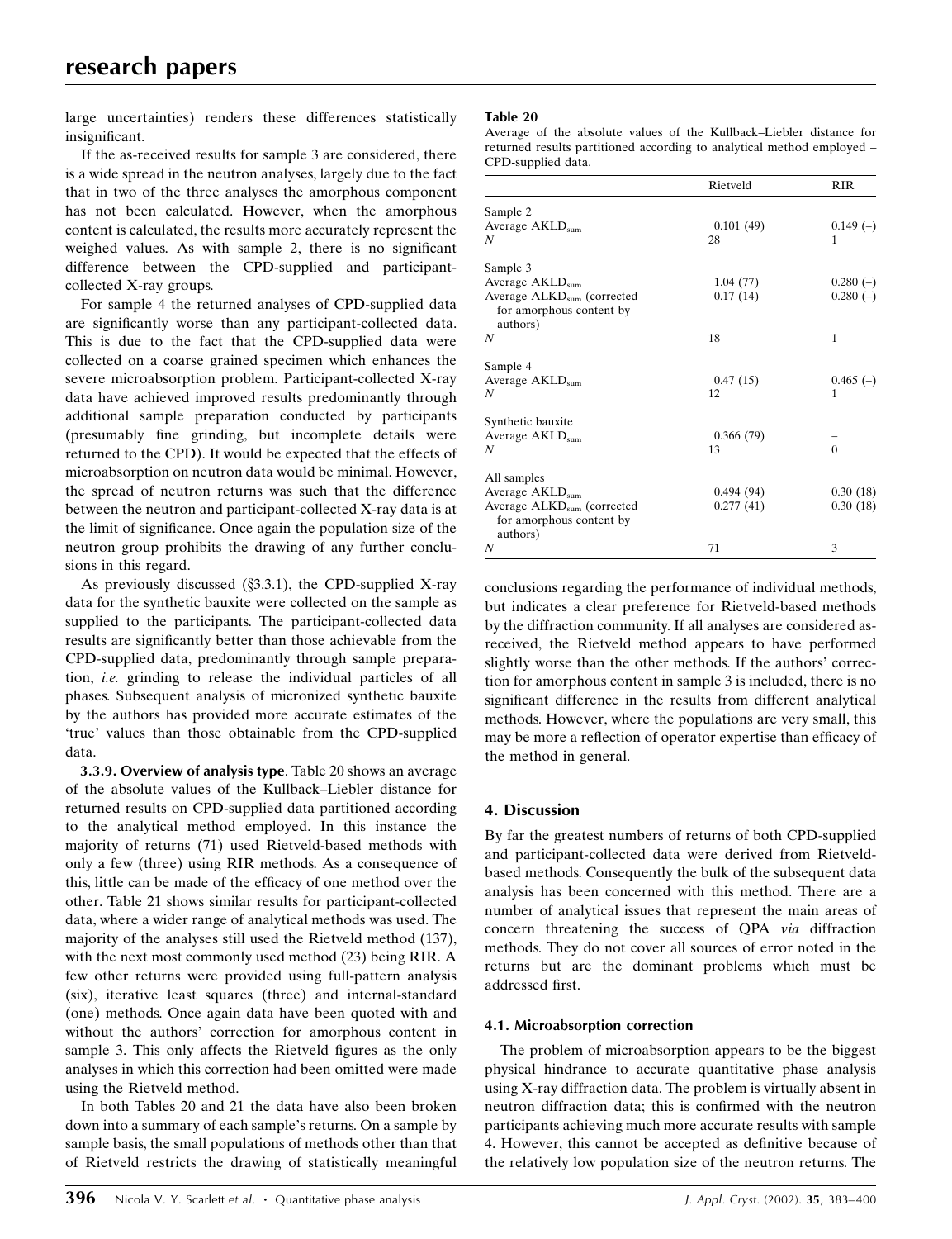Average of the absolute values of the Kullback-Liebler distance for returned results partitioned according to analytical method employed - participantcollected data.

|                                                                                | <b>ILS</b>       | Rietveld  | Full-pattern analysis | <b>RIR</b> | Internal standard |
|--------------------------------------------------------------------------------|------------------|-----------|-----------------------|------------|-------------------|
| Sample 2                                                                       |                  |           |                       |            |                   |
| Average $AKLDsum$                                                              | $0.152(-)$       | 0.055(10) | 0.069(3)              | 0.20(12)   | $0.129(-)$        |
| $\boldsymbol{N}$                                                               |                  | 43        | 2                     | 8          | 1                 |
| Sample 3                                                                       |                  |           |                       |            |                   |
| Average AKLD <sub>sum</sub>                                                    | $0.122(-)$       | 0.77(50)  |                       | 0.16(10)   |                   |
| Average ALKD <sub>sum</sub> (corrected<br>for amorphous content by<br>authors) | $0.122(-)$       | 0.17(10)  |                       | 0.16(10)   |                   |
| $\boldsymbol{N}$                                                               | $\mathbf{1}$     | 32        | $\boldsymbol{0}$      | 7          | $\boldsymbol{0}$  |
| Sample 4                                                                       |                  |           |                       |            |                   |
| Average $AKLDsum$                                                              | $0.093(-)$       | 0.182(53) | 0.090(9)              | 0.18(13)   |                   |
| $\boldsymbol{N}$                                                               |                  | 38        | 2                     | 5          | $\mathbf{0}$      |
| Synthetic bauxite                                                              |                  |           |                       |            |                   |
| Average AKLD <sub>sum</sub>                                                    |                  | 0.152(29) | 0.257(86)             | 0.127(70)  |                   |
| $\boldsymbol{N}$                                                               | $\boldsymbol{0}$ | 24        | 2                     | 3          | $\mathbf{0}$      |
| All samples                                                                    |                  |           |                       |            |                   |
| Average $AKLDsum$                                                              | 0.122(34)        | 0.289(56) | 0.139(84)             | 0.167(65)  | $0.129(-)$        |
| Average ALKD <sub>sum</sub> (corrected<br>for amorphous content by<br>authors) | 0.122(34)        | 0.140(24) | 0.139(84)             | 0.167(65)  | $0.129(-)$        |
| N                                                                              | 3                | 137       | 6                     | 23         | 1                 |

X-ray participants who had the most success with sample 4 were those who had taken some care with sample preparation. This mainly involved the reduction in particle size of the sample by grinding to minimize the microabsorption problem.

The most commonly used correction method for microabsorption was that of Brindley (1945) in conjunction with Rietveld pattern analysis methods. A slight improvement in results was achieved when the Brindley method was applied, but it would appear that, in this instance, the severity of the problem was beyond the limits of the correction algorithm. The Brindley method was most successful when combined with sample preparation strategies that minimized the problem prior to data collection. This result was supported by the separate study undertaken by the authors and participant A examining the effects of grinding the sample prior to data collection.

The effects of the application of a microabsorption correction strategy to a sample in which microabsorption is not a major problem became apparent in the analysis of returns from sample 1 in this round robin (Madsen et al., 2001). The degree of overcorrection produces considerable inaccuracy in the final reported quantification. This finding has been supported here in the analysis of the synthetic bauxite sample. In most instances where a microabsorption correction (Brindley) had been applied, the results were less accurate than where the correction was not applied. Table 1 shows the mass absorption coefficients for all the phases within the synthetic bauxite sample. For Co  $K\alpha$ , the wavelength most commonly used by the participants with AKLD values in the top 50th percentile, there is little absorption contrast between the major phases. With  $\text{Co } K\alpha$ , anatase has a high absorption coefficient but it is only present at the 2 wt% level. It would

appear that in this sample the presence of fine particle sizes has resulted in a minimal microabsorption problem. In this instance, the application of a correction model like that of Brindley has served to reduce the accuracy of the quantitative phase analysis rather than bring any improvement.

# 4.2. Operator error during analysis

The problem of operator error for these samples is as great as it was for sample 1 (Madsen et al., 2001). Operator error can begin in the sample preparation stage and extend throughout subsequent data collection and analysis. One of the most basic sources of error was the failure of some participants to grind samples, even when they were clearly too coarse for successful data collection and analysis.

There is also continued demonstration of a lack of crystallographic and chemical understanding, particularly with respect to the use of Rietveld refinement techniques. This is evidenced by the following specific examples exhibited by a number of participants who supplied their output files with their returns: (i) the acceptance of very high values of the various measures of fit, such as the weighted profile  $R$  factor and Bragg  $R$  factors, without examination of the refined parameters and continuing the refinement to completion; (ii) acceptance of physically unrealistic parameters, i.e. thermal parameters with magnitudes of the order of 10  $\AA^2$ ; (iii) the refinement of parameters that the data cannot support  $(i.e.$ refinement of structural parameters of phases present at only a few wt%); (iv) the failure to correct for amorphous content in sample 3 despite its obvious presence in the pattern; (v) the use of an inappropriate model for amorphous component *(i.e.*)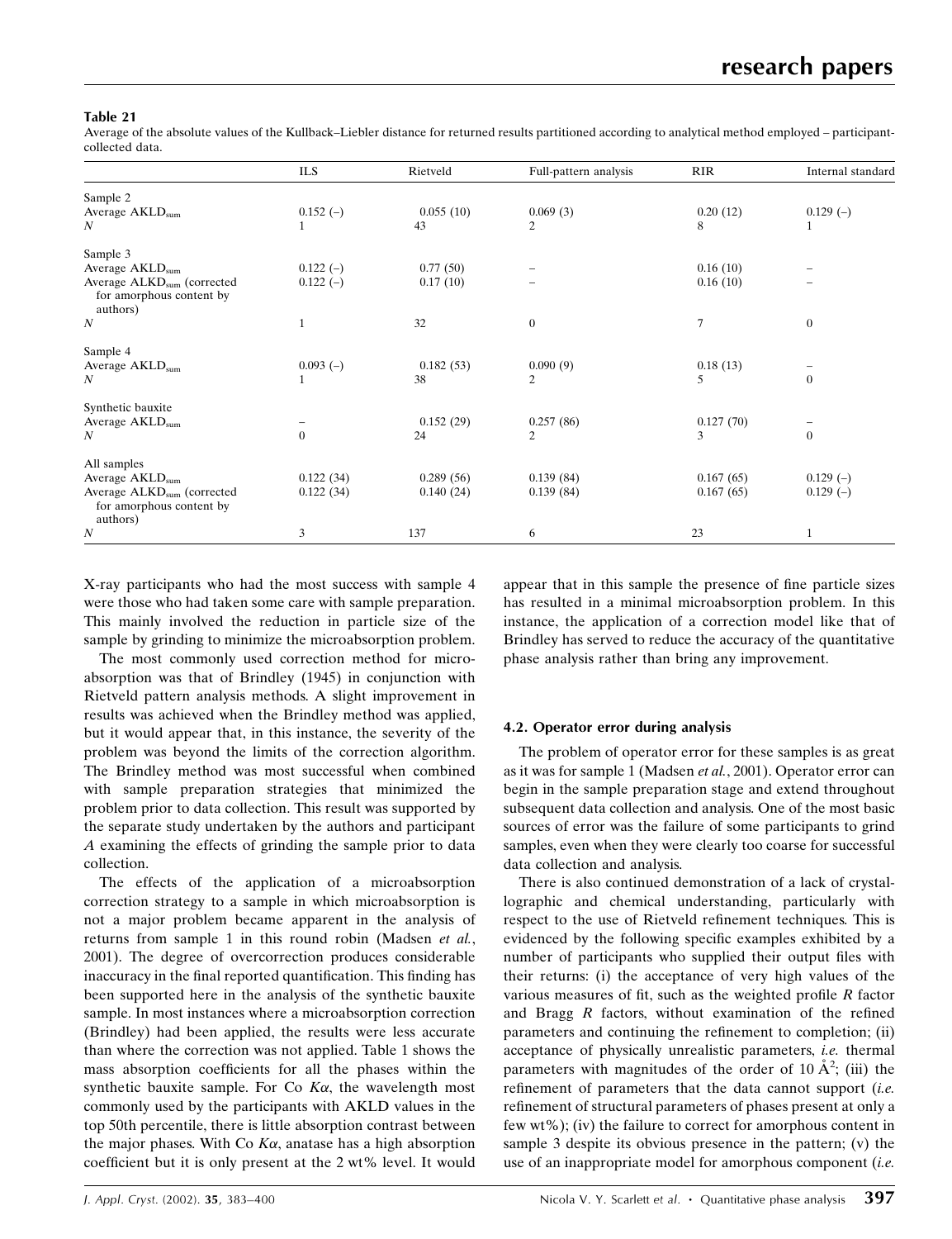Minimum and maximum values of errors reported for samples 2, 3 and 4.

| Phase          | Weighed amount (wt%) | Reported error estimates |         |                            |         |
|----------------|----------------------|--------------------------|---------|----------------------------|---------|
|                |                      | CPD-supplied data        |         | Participant-collected data |         |
|                |                      | Minimum                  | Maximum | Minimum                    | Maximum |
| Sample 2       |                      |                          |         |                            |         |
| Corundum       | 21.27                | 0.1                      | 19.9    | 0.0                        | 25.9    |
| Fluorite       | 22.53                | 0.1                      | 10.2    | 0.0                        | 4.0     |
| Zincite        | 19.94                | 0.0                      | 5.3     | 0.0                        | 3.0     |
| <b>Brucite</b> | 36.26                | 0.0                      | 3.0     | 0.0                        | 7.0     |
| Sample 3       |                      |                          |         |                            |         |
| Corundum       | 30.79                | 0.0                      | 6.9     | 0.0                        | 7.8     |
| Fluorite       | 20.06                | 0.0                      | 5.2     | 0.0                        | 5.9     |
| Zincite        | 19.68                | 0.0                      | 8.0     | 0.0                        | 5.0     |
| Amorphous      | 29.47                | 0.0                      | 3.0     | 0.0                        | 13.6    |
| Sample 4       |                      |                          |         |                            |         |
| Corundum       | 50.46                | 0.0                      | 4.9     | 0.0                        | 20.5    |
| Magnetite      | 19.64                | 0.0                      | 19.1    | 0.0                        | 29.1    |
| Zircon         | 29.90                | 0.0                      | 5.3     | 0.0                        | 9.8     |

including highly crystalline quartz in the refinement strategy as a model for amorphous silica).

While these examples demonstrate common problems, the numbers of participants who returned this level of detail precluded the statistical analysis of such errors.

# 4.3. Error estimation

Table 22 shows the spread of error estimates reported by users over samples 2, 3 and 4. Many users returned no estimation of error with their results. Methods of error calculation were generally not reported but some values returned appeared to be the errors calculated by Rietveld-based software. The derivation of absolute errors in such a standardless method as that of Rietveld is no simple matter. However, it is inappropriate to quote errors based solely on the mathematical precision of the fit of the model to the observed data as such since they are underestimated in relation to the 'true' errors in the analysis. In contrast, the magnitude of some of the errors reported was extremely high and may have been intended to represent relative percentage errors. However, this was not specified anywhere in the participant returns.

It is beyond the scope of this round robin to carry out a detailed study of the calculation of errors on QPA. Participants were not requested to supply details of their methodology so no conclusions can be drawn regarding this. The calculation of meaningful errors is an extremely important part of quantitative phase analysis and as such must be considered in future studies. The returns indicate that there is currently little standardization in approach to calculating these errors.

# 5. Conclusions

The samples reported in this paper reinforce the findings based upon sample 1 and reported by Madsen et al. (2001). The major obstacles to QPA via diffraction methods are (i) the physical problem of microabsorption for X-ray diffraction and

(ii) the problems of operator error or lack of knowledge in sample preparation and analysis.

The problem of microabsorption with X-rays is so severe that it just may not be possible to examine some suites of materials successfully using the current methodology. However, in many cases the problem may be minimized through appropriate sample preparation techniques, selection of wavelength to avoid strong absorption contrast and in some instances the application of mathematical correction models such as that of Brindley (1945). There is a risk associated with the use of such models, clearly demonstrated in the results for sample 1 in the previous study and the synthetic bauxite in the current work. That risk is the one of overcorrection, particularly where a correction is applied when, in fact, none is required. It is therefore of primary importance for operators to establish whether or not such a correction is necessary and only then to apply it. Empirical correction models could be derived, but these would be specific to the phase suites and particle sizes for which they were derived.

The problems relating to operator expertise may be addressed by the provision of regular workshops in sample preparation and analytical techniques and the use of training publications, such as that of McCusker et al. (1999). Such education is the responsibility of the diffraction community as a whole and is as important to its advancement as the continued developments in mathematical modelling and instrument design.

# 6. Recommendations

# 6.1. Rietveld refinement

The predominance of Rietveld-based methods for QPA makes it of vital importance for the community to establish some standardization in pattern analysis methodology. This may be achieved through education programmes for users but should also entail the development and provision of a list of Rietveld refinement strategies that includes a checklist of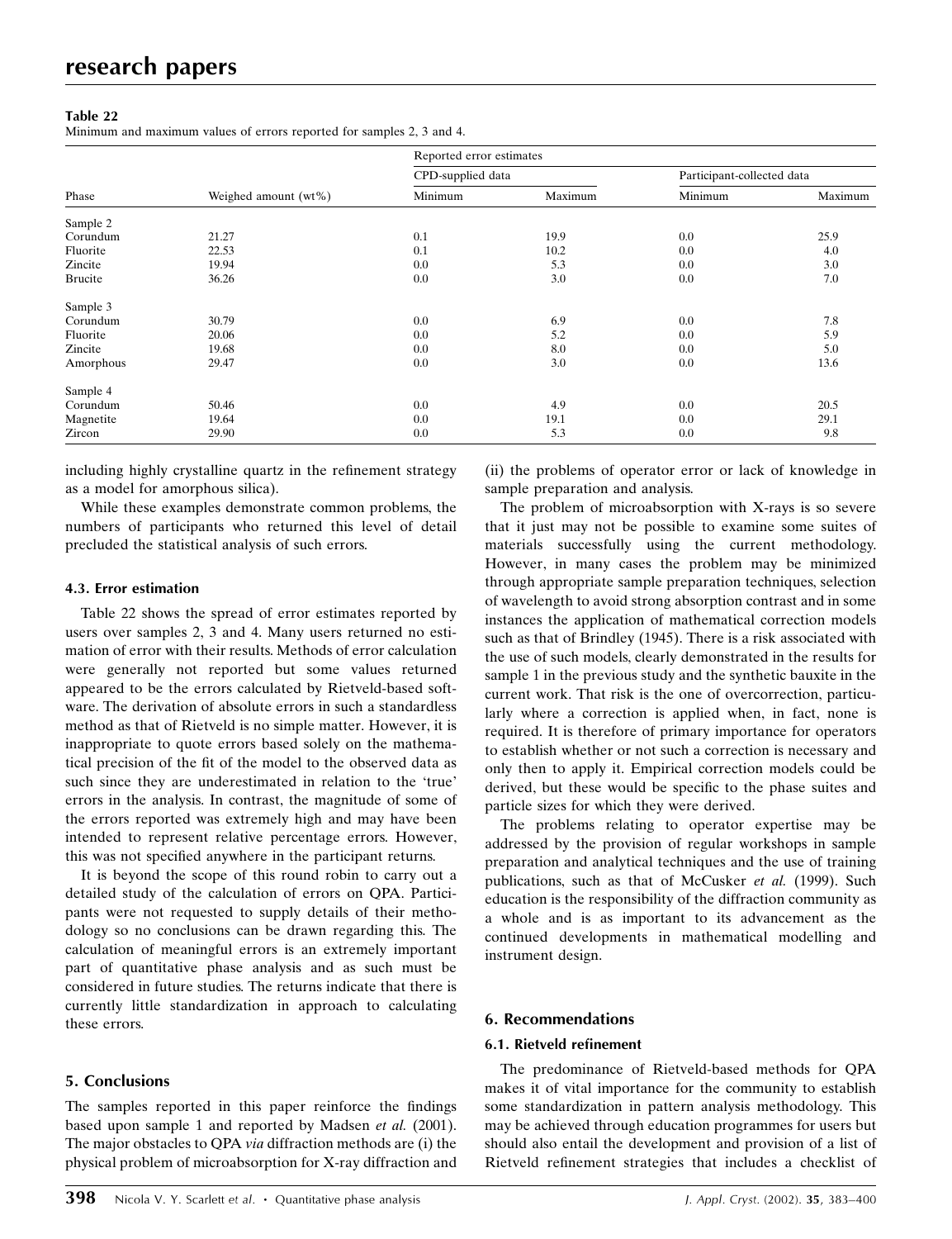acceptable parameter values. While such a list may also be able to be encoded into the various software packages, it is dangerous to attempt to reduce complex scientific processes such as Rietveld refinement into 'black box' technology. Even with more 'intelligent' software, there must be general improvement in operator expertise. The provision of a certain `minimum' level of crystallographic information to non-crystallographers is essential as the use of Rietveld-based methods continues to expand.

# 6.2. Sample preparation and data collection

It is of the utmost importance that sample preparation and data collection methodology be appropriate for the task at hand. It should become a routine part of diffraction analysis to establish the requirements for sample preparation based upon the inherent problems of the particular sample. It may be necessary for X-ray users to calculate the mass absorption coefficients for the component phases to determine whether or not microabsorption may be an issue. If it is, the particle size of the sample may need to be measured and reduced accordingly. Such knowledge will also allow the selection of the most appropriate wavelength for the task.

Where a sample exhibits preferred orientation it may be possible to minimize the effect in the data by judicious choice of sample presentation mode (i.e. back pressing or capillary sample). This is essential for users of non-Rietveld-based methods and it may also be advisable for Rietveld users, even though mathematical correction models, such as the March-Dollase and spherical harmonics models, appear to work quite well. It should be remembered, however, that all of these correction models are only approximations and that any sample-related problems should be minimized prior to data collection.

The nature of the data needed to fulfil the analysis requirements also needs to be carefully considered. The choice of instrument type (laboratory X-ray, neutron, synchrotron), wavelength, sample presentation (flat plate, capillary), range of diffraction angle collected  $(2\theta)$ , increment size in  $2\theta$  and step counting time are all parameters which may have an impact on the final result. However, local folklore or time pressures often dictate data collection protocol, rather than an approach that considers sample and analytical issues. A more detailed discussion of these issues has been presented by Hill & Madsen (2002).

# 6.3. Error estimation

The range of errors reported in this study (Table 22) reflect the lack of standardization of any method for their calculation. This is the same situation as reported for sample 1 (Madsen et  $al., 2001$ ). This further study only reinforces that finding and emphasizes the need for the development of the methodology required to provide meaningful estimates of error in QPA.

### 6.4. Education

The subject of education has been touched on in specific reference to the Rietveld method, but it is the belief of the authors that the community as a whole must address education with regards to quantification of phase mixtures from a wider perspective. It is necessary that people not only become familiar with the basics of crystallography but with the even more basic fundamentals of sample handling and preparation, data collection strategies, phase identification, choice of quantification method appropriate to the task, choice of parameters within that method and assessment of results. In short, it is recommended that a practitioners guide be developed and used as a basic educational tool in forums such as those provided by the IUCr, various national committees for crystallography, the IXAS, the ICDD and other such organizations.

# 6.5. Further work

This round robin was devised to test broadly the methods used by powder diffractionists when obtaining quantitative phase abundances from multiphase mixtures. Accordingly, the methods to be used were not specified by the organizers and were left to the discretion of individual participants. As such, the round robin acted as a survey of instrumentation and analytical methods commonly used in QPA. The authors therefore recommend that an additional study be undertaken (with a smaller number of samples) in which detailed methods of sample preparation, data collection and analysis are specified to the participants. This should serve to minimize the spread of results observed in the current study, which could often be attributed to poor analytical practice. The new study might focus on an industrially important phase system such as the measurement of respirable silica in multiphase mixtures. In this way, standard methods and practices may be determined for common analytical problems.

The authors wish to acknowledge once again the following individuals for their contributions to the project: (i) Dr R. J. Hill who, as past chairman of the CPD, instigated the project, provided experimental design input and has provided ongoing support for the round robin within CSIRO Minerals, (ii) the late Professor D. K. Smith for experimental design input at the start of the project, (iii) Dr R. J. Cernik for on-going support as past chairman of the CPD, and (iv) Paolo Scardi for support in his role as current chairman of the CPD. Also, the financial support of the IUCr Commission for Powder Diffraction is gratefully acknowledged. Finally, the authors would like to thank the many participants who have made this project possible. We acknowledge that while round robin involvement can be onerous, many participants have obviously spent a great deal of time and effort in conducting their analyses and their submissions to the round robin have been very much appreciated. Only through the continued cooperation of the diffraction community will the field of quantitative phase analysis reach its full potential.

# References

Brindley, G. W. (1945). Philo. Mag. 7, 36, 347.